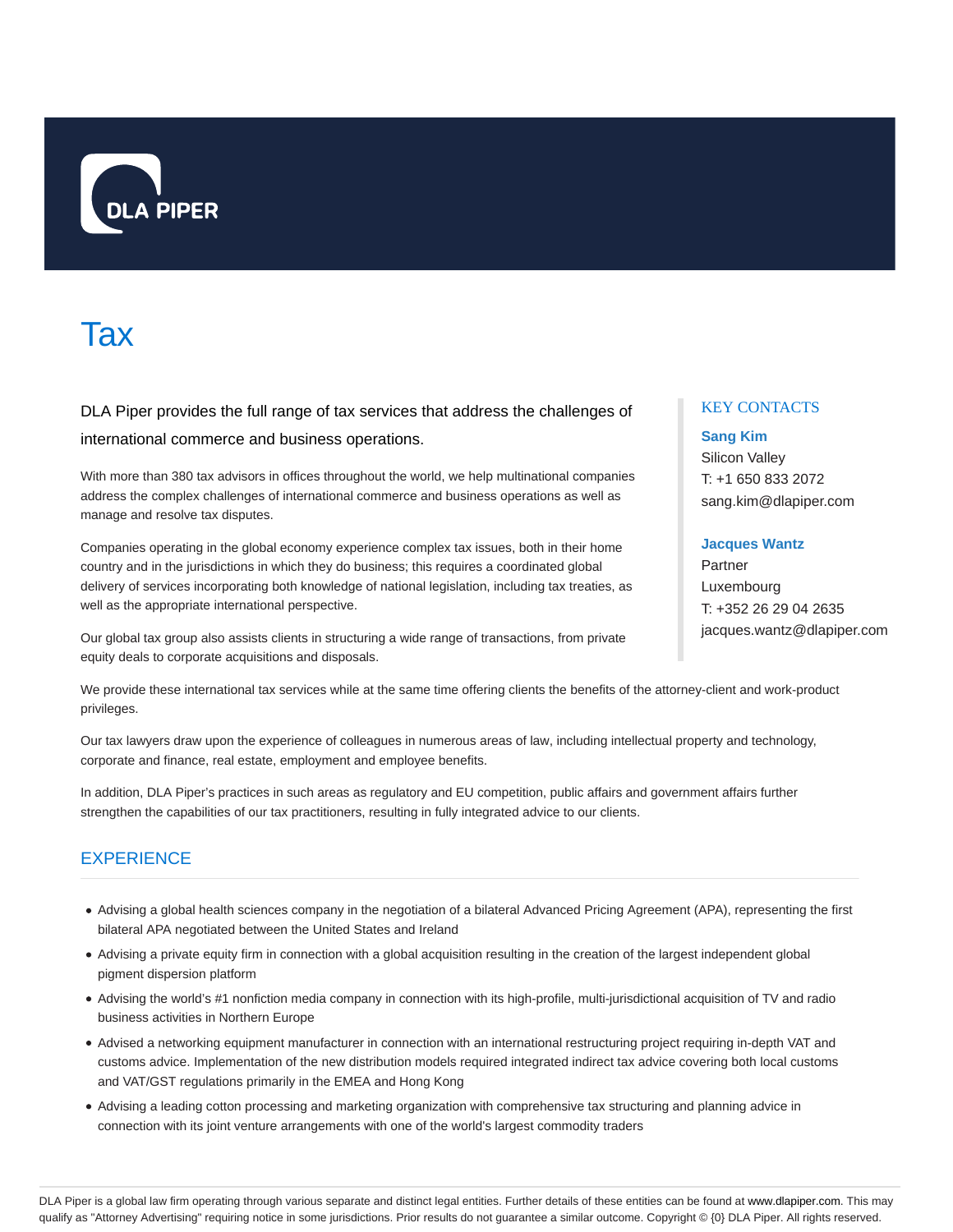- Advising a leading developer of IT solutions for small to mid-sized businesses in connection with the design and implementation of an international structuring project involving Luxembourg, the British Virgin Islands, Malta, Netherlands, Germany and the UK
- Advising a provider of instruments, components, subsystems and process control solutions in the design and implementation of an international structuring project, involving the UK, Luxembourg, Germany, Hong Kong and the British Virgin Islands, to address international business expansion issues resulting from prior acquisitions and internal reorganization
- Advising a publicly listed manufacturer of networking equipment on the planning and implementation of a global restructuring to convert its distribution network from a Hong Kong principal to a Netherlands principal
- Advising a leading specialty retailer of children's clothing in the planning and implementation of an international restructuring project
- Advising one of the fastest growing cyber security companies in the design and implementation of an international structuring project involving 15 countries

# **INSIGHTS**

# **Publications**

**Exploring the metaverse: What laws will apply?**

# 22 June 2022 INTELLECTUAL PROPERTY AND TECHNOLOGY NEWS

For those intrigued by the metaverse, and for creators building metaverse projects, here are practical considerations.

**Responsible Financial Innovation Act, the new proposed crypto regulation bill, provides some clarity on tax issues**

16 June 2022

The proposed tax provisions would, if enacted, address at least a few of the industry's largest complaints.

**Biden Administration's Greenbook signals continued focus on taxation of cryptocurrency and digital assets**

#### 23 May 2022

The Greenbook outlines a number of tax proposals addressing trading and lending of cryptocurrency and digital assets.

**OECD releases public consultation document on crypto tax reporting in effort to increase transparency**

23 May 2022

The proposed framework would provide for automatic exchange of tax-relevant information between tax administrations for cryptoasset transactions.

**Brazil sets forth conditions for tax settlements in goodwill disputes: multinationals take note**

#### 18 May 2022 A quick discussion of Public Notice n° 9/2022.

**EU Commission proposes tax incentive for equity, disincentive for debt**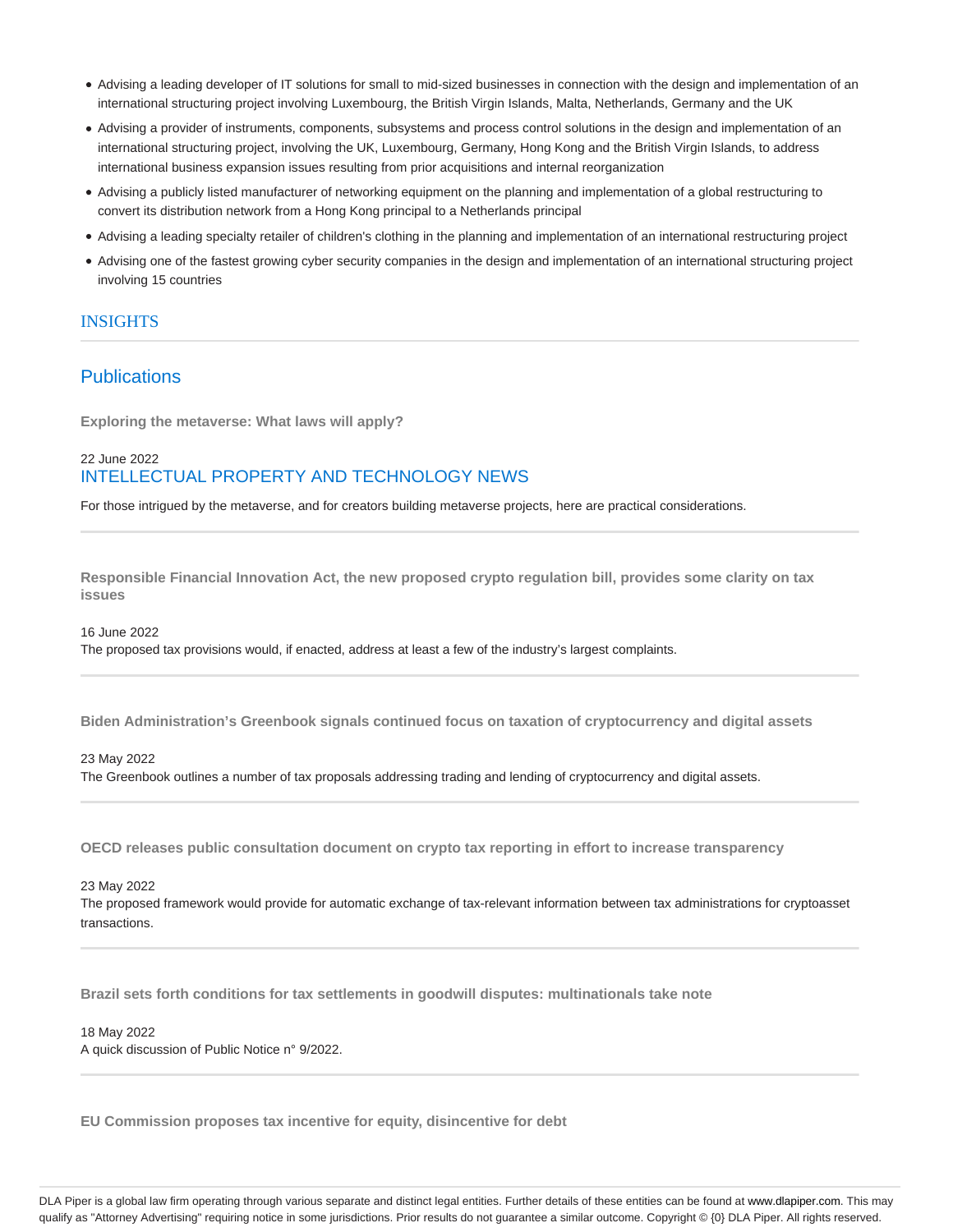16 May 2022

As follow-up on the Communication on Business Taxation for the 21st Century issued in May 2021 setting-out the European Commission's (EC) long-term vision to provide a fair and sustainable business environment and European Union (EU) tax system, the Commission released on 11 May 2022 a draft directive proposing the introduction of a debt-equity bias reduction allowance (DEBRA).

**Spain recognizes French FPCI accreditation of tax residence through the special regime for EU funds**

#### 21 April 2022

In October 2019, Spain introduced a special regime to facilitate pension and collective investment funds of the European Union (EU) the evidence of their tax residence status for the purposes of the application of the domestic withholding tax exemption on interest payments and capital gains realized by residents of the EU or EEA.

**Spain introduces a levy on non-reusable plastic packaging**

19 April 2022 On 9 April 2022 the Official Gazette has published Law 7/2022 of 8 April concerning waste and contaminated land for a circular economy

**OECD releases draft Model Rules on Scope of Amount A under Pillar 1**

5 April 2022 Comments on the draft rules are due on April 18, 2022.

**Implications of recent Treasury Green Book tax proposals**

29 March 2022 Taken together, the Treasury Department concludes that the proposals would raise more than \$2.5 trillion over the ten-year budget cycle.

**OECD releases commentary on the Pillar Two GloBE Rules – observations on selected topics**

17 March 2022 A look at six topics found in the commentary which have particular relevance for multinational companies and other stakeholders.

**UK consultation on potential new online sales tax**

### 14 March 2022

The UK government has released its consultation on a potential new online sales tax (OST), which it is considering as an option to help rebalance taxation of the retail sector. This article examines why this is being considered, how it would work and what happens next.

**Global Tax Alert - Sweden: Incentives in merger and acquisitions**

#### 23 February 2022

The purpose of this article is to provide a general overview of the principles of taxation of Swedish incentive programmes and to connect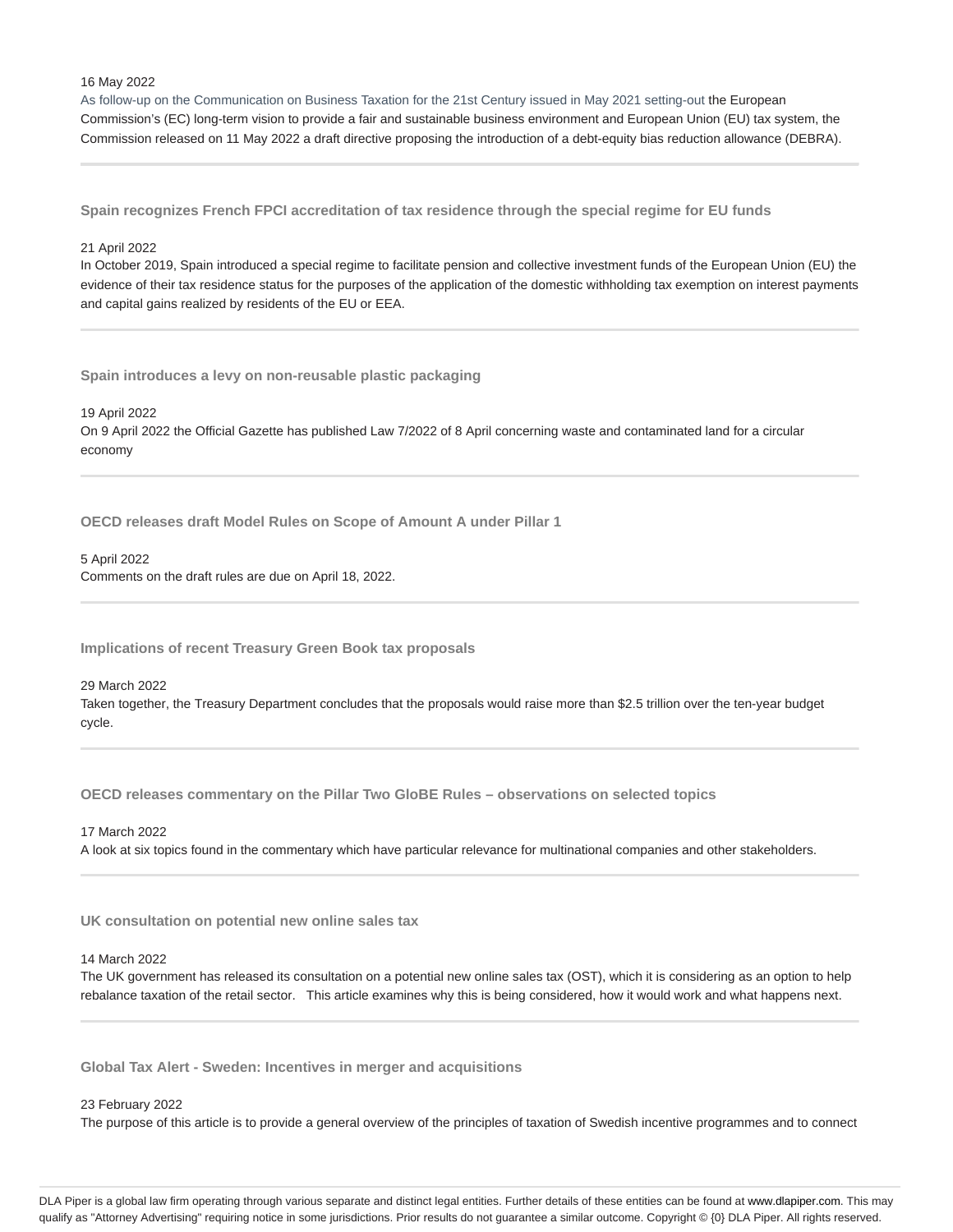**Exploring the metaverse: What laws will apply?**

22 February 2022 Like any new foundational technology, the metaverse remains confusing and unknown to many. Writing for Chambers TMT 2022, we explore key questions.

**OECD publishes draft Tax Base Determination rules for Pillar 1 Amount A**

22 February 2022

As part of a rolling release of draft Model Rules for Amount A of Pillar 1, on 18 February 2022, the OECD released for public comment draft Model Rules for defining the Tax Base that is the subject of the income reallocation envisioned by Amount A of Pillar 1.

**Blockchain and Digital Assets News and Trends**

# 18 February 2022 BLOCKCHAIN AND DIGITAL ASSETS NEWS AND TRENDS

Lawsuit tackles tax treatment of staking rewards; SEC settles with crypto lending platform; emergency measures in Canada affect financial services entities.

**Global Tax Alert: New guidance from HMRC on Crypto 'Decentralised Finance: Lending and Staking'**

#### 7 February 2022

HMRC has expanded its internal manual on Cryptoassets published in March last year to include guidance on 'decentralised finance' (or DeFi) together with various worked examples.

**OECD makes progress on Pillar 1 – release of draft Sourcing and Nexus Rules of Amount A**

7 February 2022 Comments are due February 18, 2022.

**UAE introduces federal corporate income tax from June 2023**

31 January 2022 Details of the contours of the UAE's regime.

**Global Tax Alert: Spanish tax authorities deny withholding tax exemption on the grounds of the general anti-abuse clause**

19 January 2022

The Spanish tax authorities challenged and denied the applicability of a domestic exemption of interest payments made by a Spanish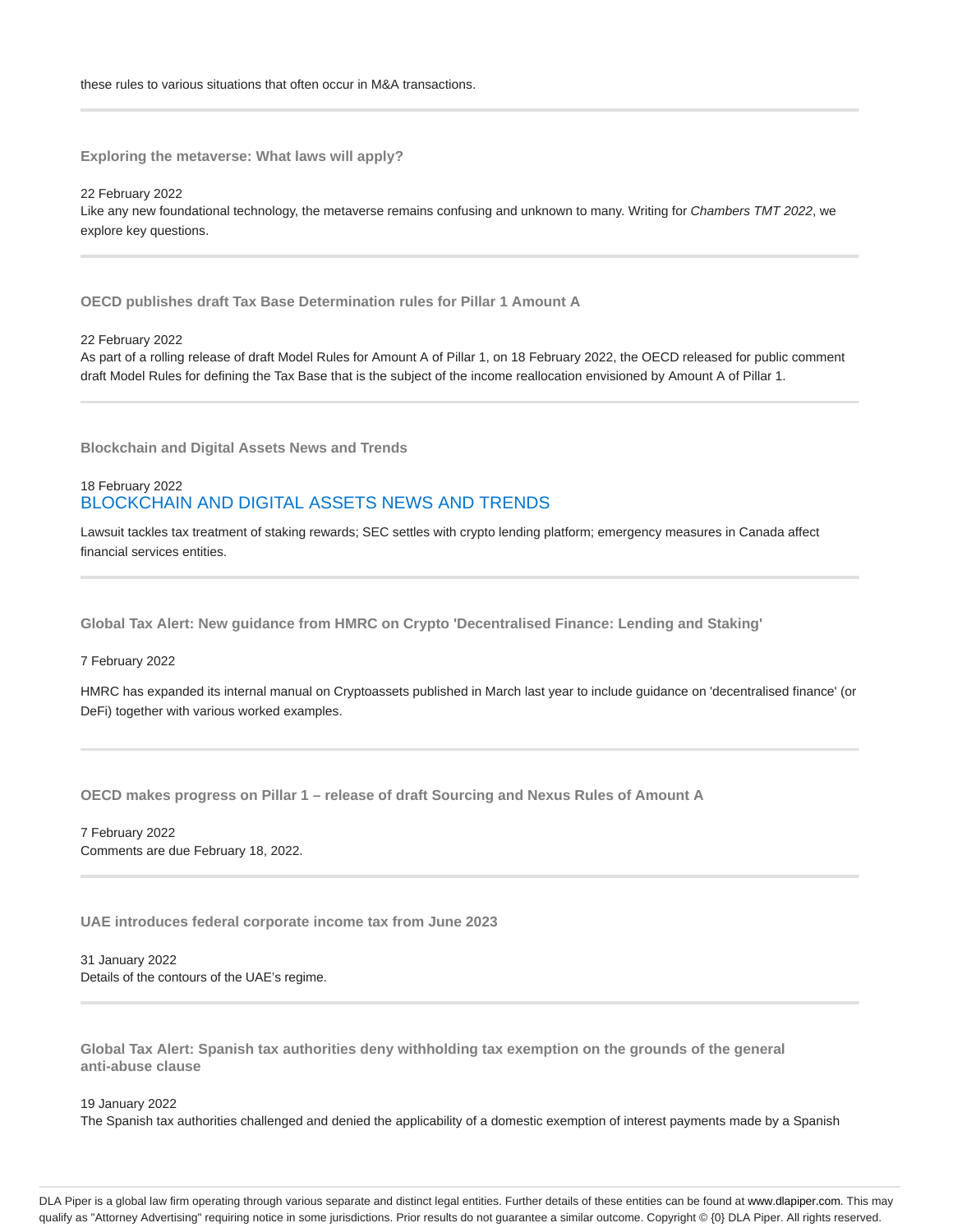tax resident entity to a Dutch tax resident entity on the grounds of a general anti-abuse rule arguing that the Dutch entity did not have sufficient substance.

**Reform of the Belgian expat tax regime**

#### 7 January 2021

The Belgian Parliament has recently approved a bill which reforms the existing tax regime and incorporates this special tax regime in the Belgian Income Tax Code, whereas the current system was governed by a Circular Letter issued by the Belgian tax administration.

**Global Tax Alert: Reform of the Spanish tax treatment of the carried interest**

#### 6 January 2022

The bill to promote startups (Proyecto de Ley de fomento del ecosistema de las empresas emergentes) introduces significant changes in the tax treatment of the carried interest paid to the managers of private equity funds.

**EU Directive ATAD 3 proposes new minimum substance rules against the use of shell companies**

#### 4 January 2022

The Directive introduces reporting requirements for EU tax-resident companies – irrespective of their legal form – with certain mobile and passive income streams and inadequate operational substance.

**Following suit, European Commission publishes draft EU Directive to swiftly implement OECD 15 percent global minimum tax**

#### 23 December 2021

The proposal delivers on the EU's pledge to ensure swift and harmonized implementation of the historic international agreement on global tax reform.

**OECD issues detailed rules to implement global minimum tax: a look at the 10 chapters**

21 December 2021

The guidelines provide a detailed description of the rules that the jurisdictions under the Inclusive Framework are to implement in their local legislation.

#### **2021 Guide to VAT on Digital Services**

#### December 2021

This guide provides a country-by-country overview of VAT law covering cross-border supplies of digital content, intangible services and, more generally, the various forms of e-commerce.

**The European Commission opens infringement proceedings against Spain challenging the income tax rules re. capital gains realized by non-residents**

15 December 2021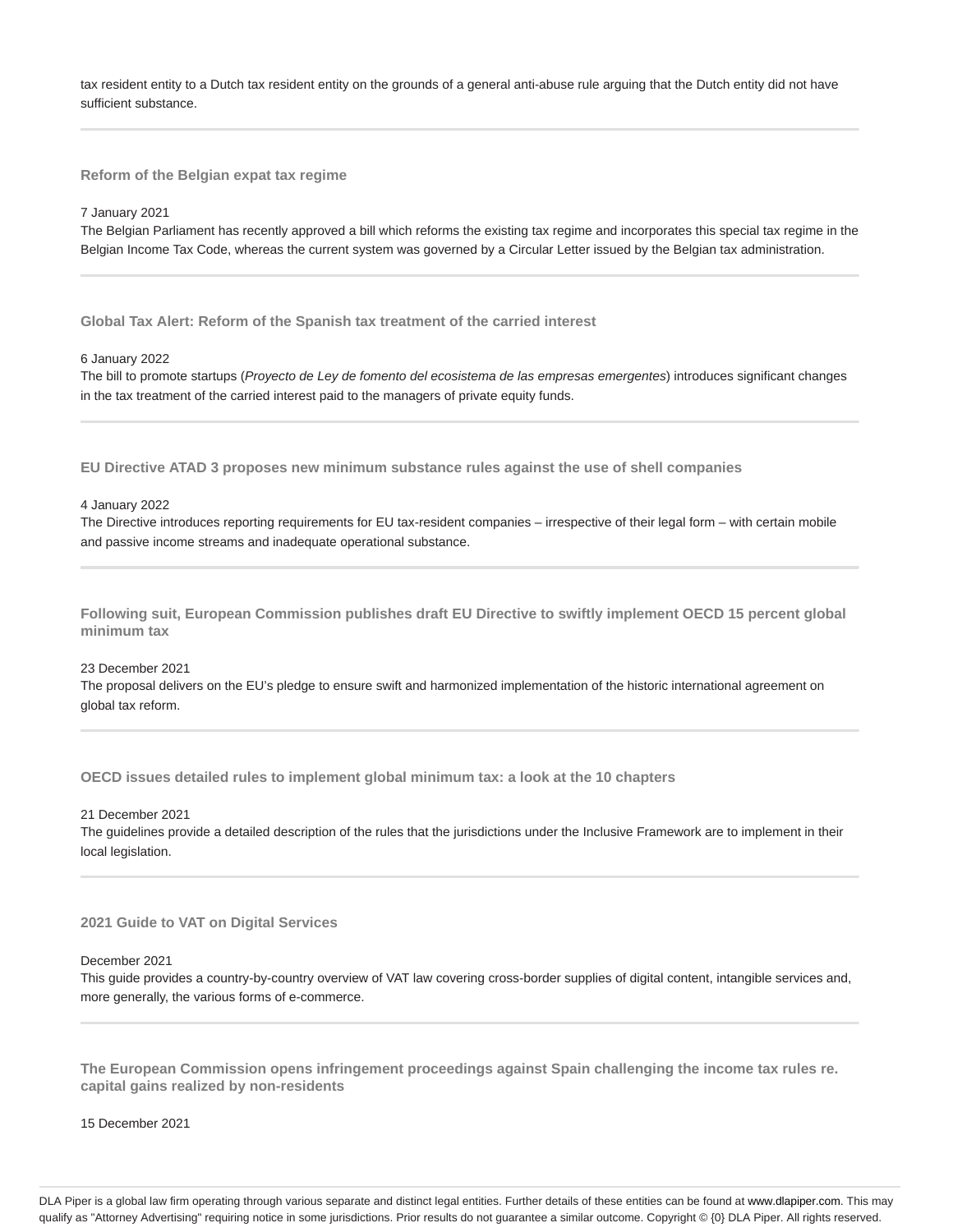In December 2021 the European Commission has started infringement proceedings by sending a letter of formal notice to Spain requesting to align its rules on the taxation of capital gains obtained by non-resident taxpayers with the free movement of capital (Article 63 TFEU).

**Global Tax Alert: Spanish Government publishes 2022 draft Budget Act**

#### 27 October 2021

On 15 October 2021, the Spanish government approved the draft of the 2022 Budget Act ("the 2022 Budget"). The 2022 Budget includes several tax measures aimed at increasing tax revenue.

**Blockchain and Digital Assets News and Trends**

# 18 October 2021 BLOCKCHAIN AND DIGITAL ASSETS NEWS AND TRENDS

Non-fungible tokens: What are the legal risks?

**OECD announces global deal on international tax reform with its Two-Pillar solution**

11 October 2021

In addition, the OECD sets out a detailed implementation timeline aiming to have parts of the plan ratified in 2022 and effective as early as 2023.

**Additional comment and conclusion**

7 October 2021

**Eligibility criteria**

7 October 2021

**Regulatory analysis**

7 October 2021

**The tax proposals: a closer look**

7 October 2021

**UK Funds: New Tax Regime for UK Asset Holding Companies**

7 October 2021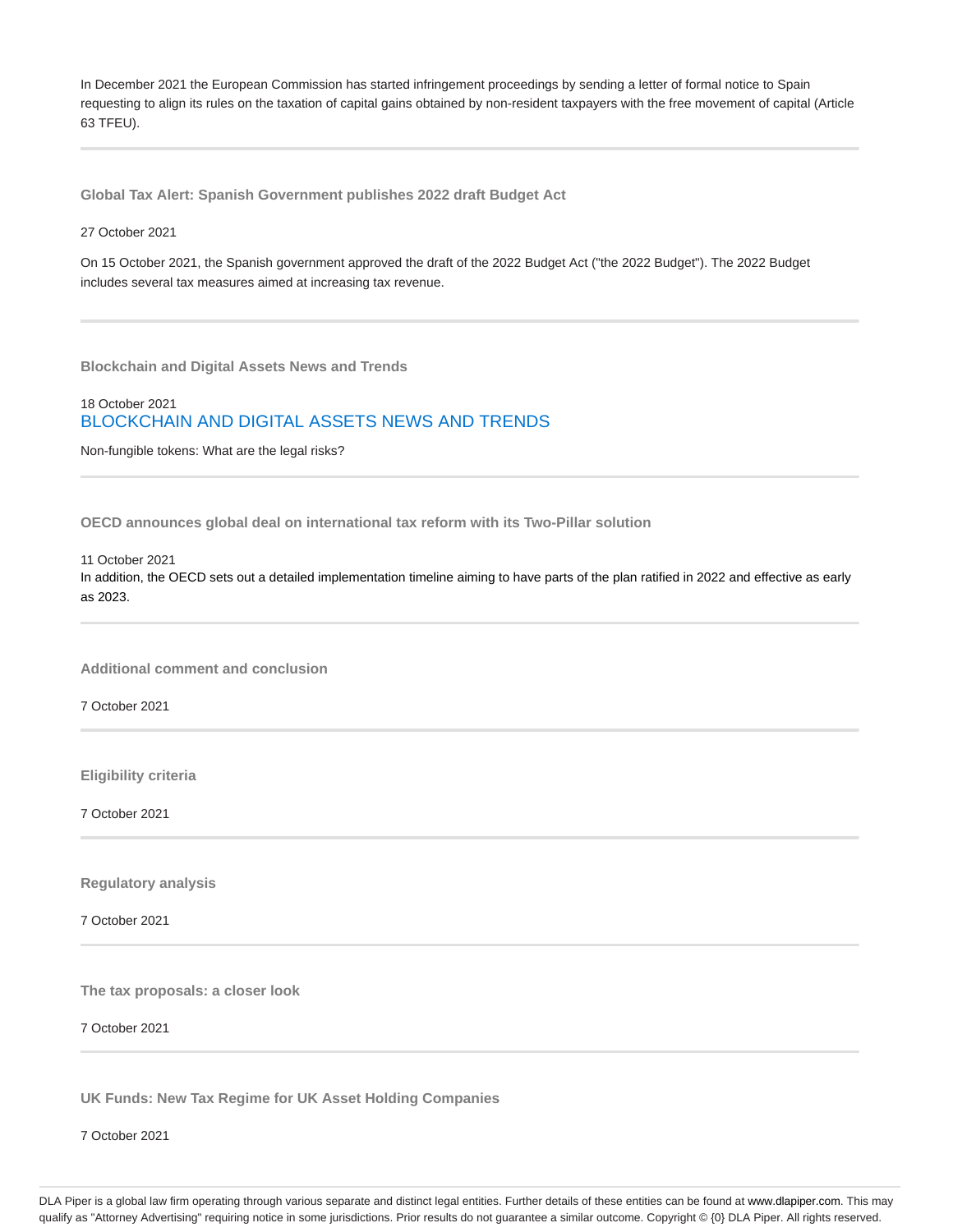In private equity, the Fund vehicle is typically a limited partnership, which is tax transparent for most investors (indeed an investor treating the Fund vehicle as opaque creates all sorts of challenges for many Funds pursuant to anti-hybrid rules).

**House tax proposal: significant statutory changes include raising corporate rate, overhauling international taxation system**

#### 21 September 2021

While the Senate is likely to cut back on some of the proposals, tax increases for business and individuals are expected to be enacted by Thanksgiving.

**Blockchain and Digital Assets News and Trends**

# 17 September 2021 BLOCKCHAIN AND DIGITAL ASSETS NEWS AND TRENDS

Proposed infrastructure bill would subject cryptocurrencies to wash sale and constructive sale rules.

**Global Tax Alert: The 2019 interest deduction limitation rules in the light of the Lexel v. Skatteverket-verdict**

#### 20 September 2021

On March 22 this year, the verdict came in the well-known Lexel case (case no 4849-18 and 4849-18) where the 2013 interest deduction limitation rules were discussed. The case concerns whether the Swedish rules regarding interest deductions could be considered to restrict the freedom of establishment in a prohibited way.

**Recent changes to CJEU rulings in relation to VAT refunds**

#### 20 September 2021

On September 9, 2021 (C-294-20) the Court of Justice of the European Union (CJEU) ruled that the Tax Authorities may reject the VAT refund of a taxable person not established in the territory of the country if the taxable person does not submit the documents justifying the request during the administrative proceeding.

**Proposed infrastructure bill would subject cryptocurrencies to wash sale and constructive sale rules**

#### 17 September 2021

The move comes as part of the Ways and Means Committee's attempt to raise revenue to finance infrastructure spending.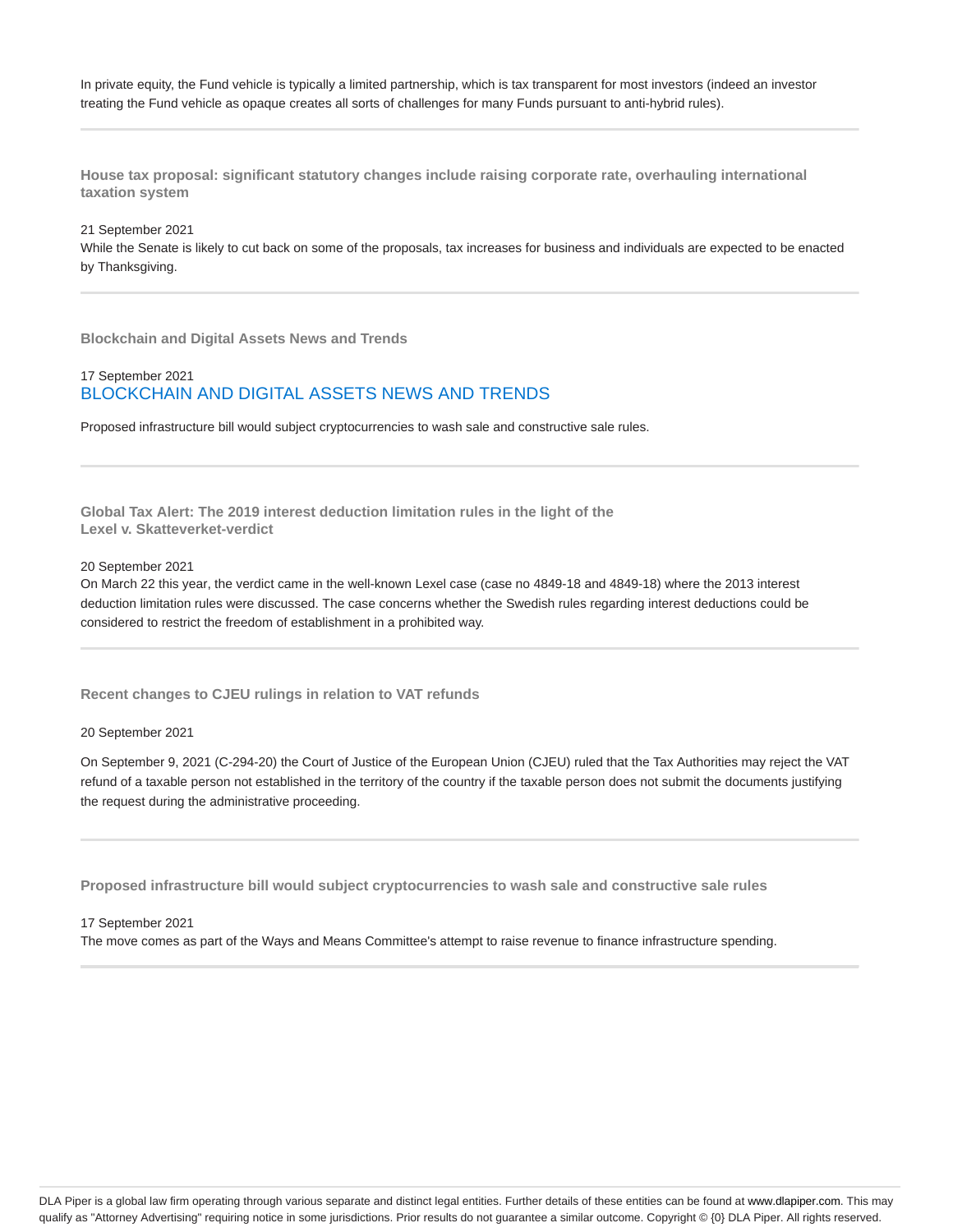**Blockchain and Digital Assets News and Trends**

# 23 August 2021 BLOCKCHAIN AND DIGITAL ASSETS NEWS AND TRENDS

New information reporting requirements for cryptocurrency transactions; CFPB involvement in cryptocurrency oversight; NCUA seeks comments on use of DLT and DeFi by credit unions.

**LatAm: Tax authorities address negative effects of the pandemic on national coffers**

12 August 2021 The tax authorities' revenue-generating approaches vary from incentives to additional taxation.

**VAT - Monthly Alert - July 2021**

3 August 2021 VAT MONTHLY ALERT

A summary of important VAT developments with implications for cross-border business operations.

**Blockchain and Digital Assets News and Trends**

# 19 July 2021 BLOCKCHAIN AND DIGITAL ASSETS NEWS AND TRENDS

IRS says tax-deferred like-kind exchange is not available for cryptocurrency trades; copyright issues plague NFTs; crypto venture investments continue to accelerate.

**IRS concludes Section 1031 tax-deferred "like-kind" exchange treatment is not available for cryptocurrency trades**

19 July 2021

It seems reasonable to assume that the IRS will apply its analysis to most cryptocurrencies.

**Mexico: Understanding SAT's "benchmark" disclosure of effective income tax rates**

#### 14 July 2021

The effective tax rates are not binding, but it is expected that the SAT will use the rates as a reference to identify taxpayers for audits.

**Global Tax Alert**

13 July 2021

On 10 July 2021 the Law for the Prevention and Actions Against Tax Fraud (Ley de Medidas de Prevención y Lucha contra el Fraude Fiscal) was published in the Spanish Official Gazette.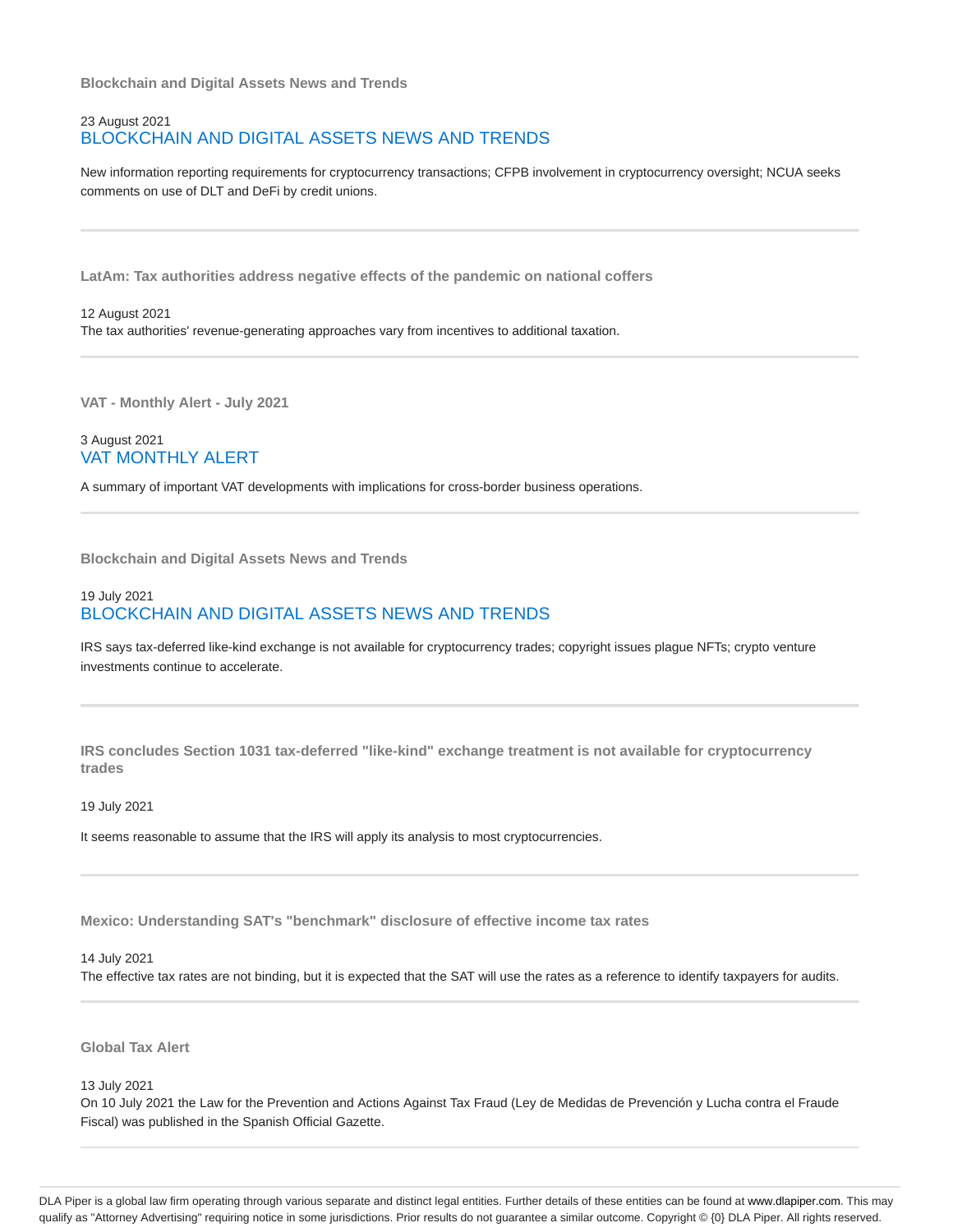### **Global Tax Alert**

#### 7 July 2021

Following the entry into force of Law 4/2020 on Digital Services Tax ("DST") (see our Tax Alert of 9 February 2021) further regulations have been recently adopted.

**Global Tax Alert: French Supreme Administrative Court requests preliminary ruling from ECJ**

#### 6 July 2021

The French Supreme Administrative Court has requested a preliminary ruling from the European Court of Justice (ECJ).

**Spain: Question of unconstitutionality against Royal Decree 3-2016**

#### 1 July 2021

The Spanish National Court has raised a question of unconstitutionality before the Constitutional Court of Royal Decree 3/2016, dated 2 December 2016, on the grounds that (i) it is contrary to the Spanish Constitution as it violates the limits of the power to legislate by Royal Decree and (ii) it violates the principle of economic capacity.

**Biden Administration tax compliance plan targets cryptocurrency assets**

#### 21 June 2021

The plan would give the IRS greater authority and resources to collect information on Americans' financial assets and transactions, including cryptocurrency transactions.

**Blockchain and Digital Assets News and Trends**

# 21 June 2021 BLOCKCHAIN AND DIGITAL ASSETS NEWS AND TRENDS

Biden tax plan spotlights cryptocurrency transactions; FTC announces spike in cryptocurrency investment scams; El Salvador is first country to adopt bitcoin as legal tender.

**Amendment to the CIT Act in Poland - additional disclosure obligations to be considered**

#### 2 June 2021

On 1 January 2021, an amendment to the CIT Act came into force, which requires some taxpayers to prepare and publish information on their tax strategy for a given tax year.

**Biden's FY 2022 budget and Treasury Green Book – additional details on international tax proposals**

# 2 June 2021

Fleshing out revenue proposals in the White House's American Jobs Plan and American Families Plan.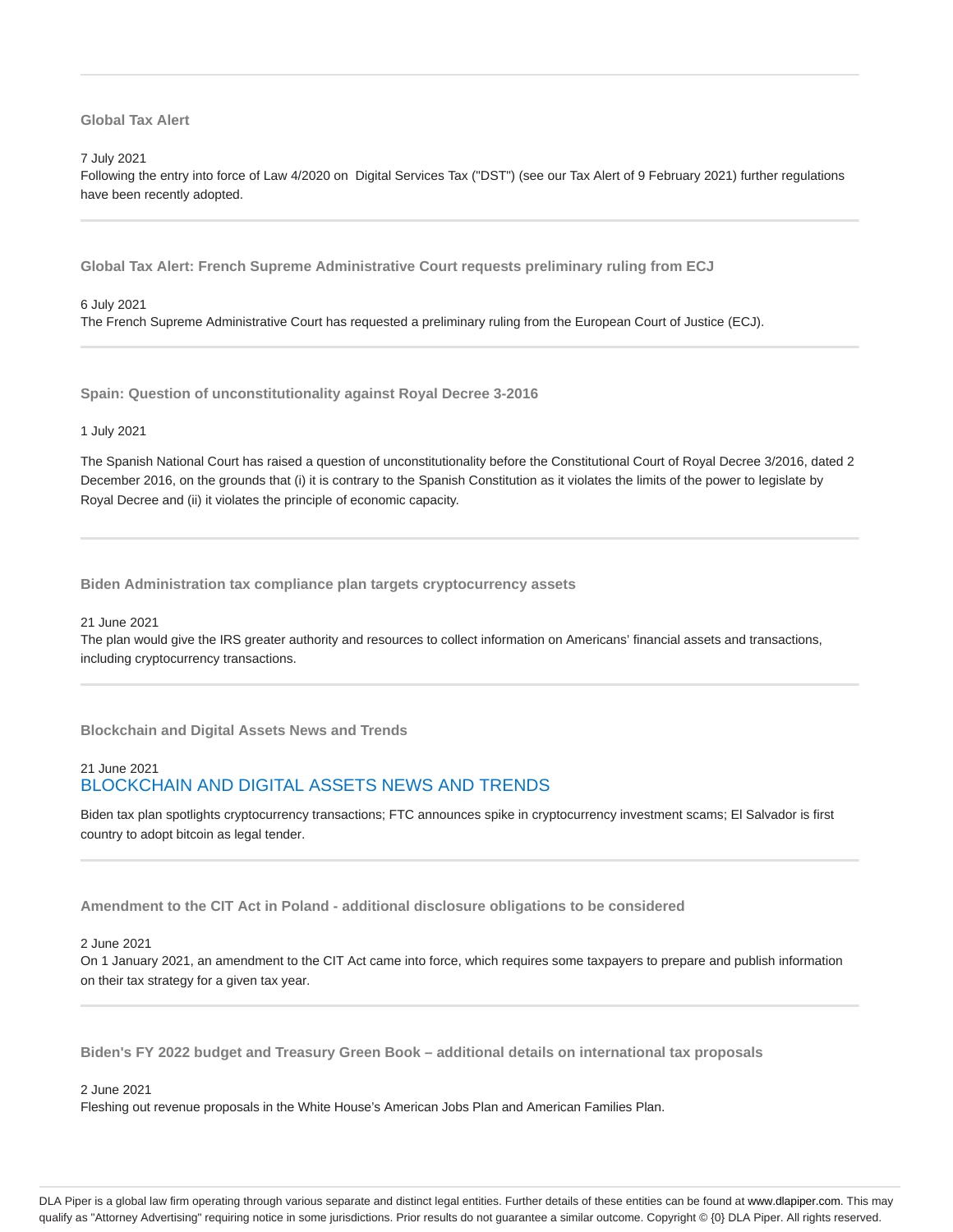**European Commission Renames and Revises CCCTB Proposal**

#### 19 May 2021

On 18 May 2021, the European Commission presented a renamed and revised proposal for the Common Consolidated Corporate Tax Base (CCCTB). The CCCTB proposal will therefore be withdrawn by the European Commission. The new proposal is called Business in Europe: Framework for Income Taxation (BEFIT).

**Reflections on the recently signed amendment protocol to the Dutch – German tax treaty**

#### 18 May 2021

On 4 April 2021 the Dutch government published the amendment protocol of the Dutch – German tax treaty. The amendment protocol currently is signed by both countries, but it still must be ratified by the respective parliaments.

**Canadian international tax update: New interest deductibility restrictions and anti-hybrid rules**

#### 3 May 2020

The Canadian federal budget tabled on April 19, 2021 proposes significant new interest deductibility restrictions and anti-hybrid mismatch arrangement rules.

**Spain implements ATAD II – our observations**

#### 30 April 2021

On 10 March 2021, the Royal Decree-Law 4/2021 (RDL 4/2021), dated 9 March 2021, was published, implementing the Council Directive (EU) 2016/1164 of 12 July 2016, amended by Council Directive (EU) 2017/952 of 28 May 2017 (ATAD II).

**Starting shot for DAC6 reporting obligations in Spain**

#### 21 April 2021

The Royal Decree 243/2021 dated 6 April 2021 (RD 243/2021) was published in the Spanish Official Gazette, further enhancing the implementation of DAC6 in Spain through the amendment of the General Regulations on Tax Proceedings, as approved by Royal Decree 1065/2007 dated 27 July 2007.

**Managing Mexican mandatory disclosure rules**

#### 8 April 2021

A review of new obligations for taxpayers and advisors under Mexico's mandatory disclosure rules.

**Update to tax treatment of cryptoassets to incorporate staking**

#### 6 April 2021

On 30 March 2021, Her Majesty's Revenue & Customs (HMRC) updated its Cryptoassets Manual to take into account staking in proofof-stake networks.

HMRC confirmed that such passively earned cryptoassets will likely be subject to Capital Gains Tax or Corporation Tax on chargeable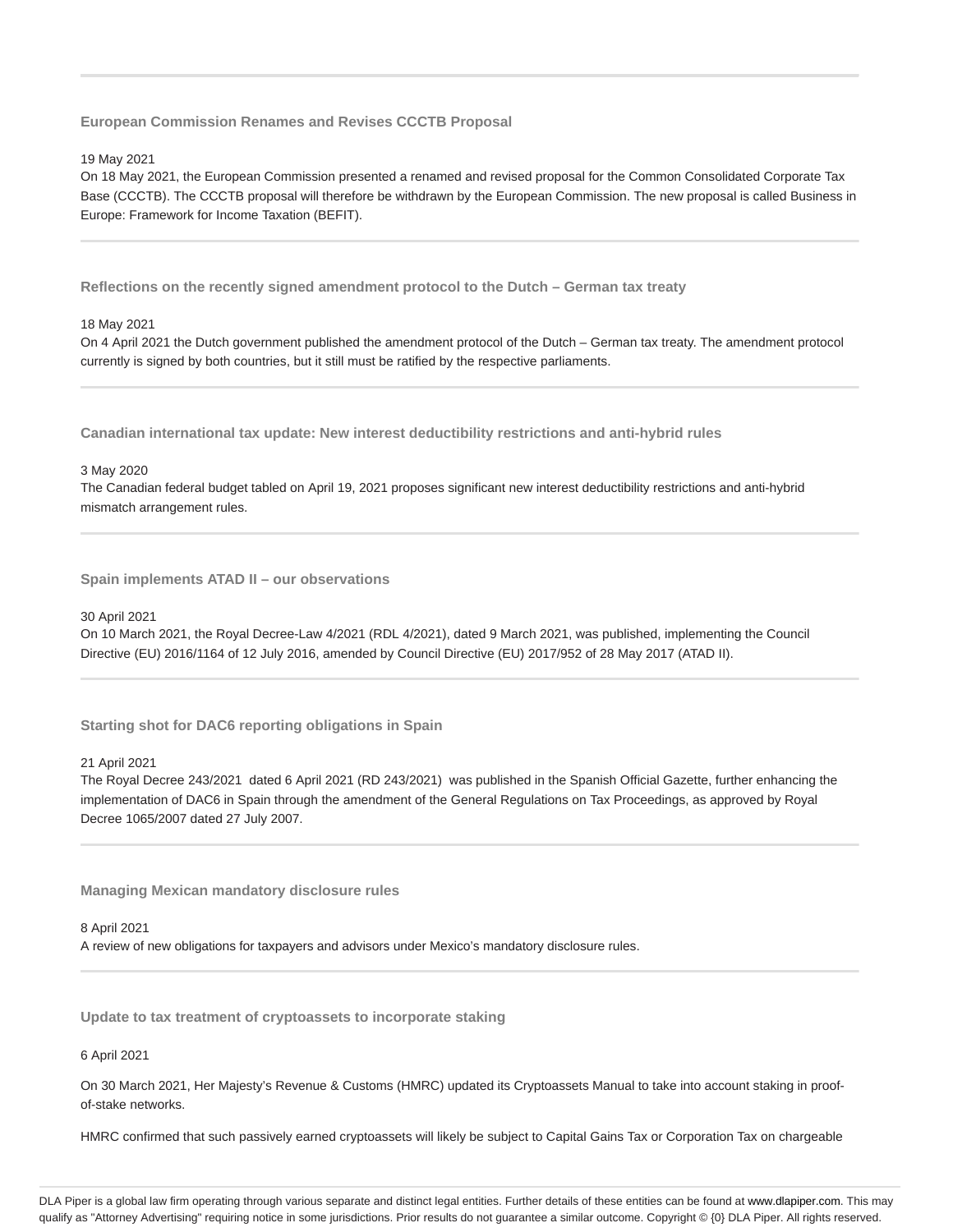gains when the cryptoassets are subsequently sold. This position is largely the same as the established tax treatment of cryptoasset mining activities.

**Noteworthy rule changes impacting transfer pricing documentation requirements for fiscal year 2020 and beyond**

#### 10 March 2021

A highlight of key transfer pricing documentation updates from various countries that are effective for fiscal year beginning on or after January 1, 2020.

**HM Treasury's (second) consultation on taxation of alternative fund structures**

#### 9 March 2021

As announced at last year's Spring Budget, the government has been pursuing a review of the UK funds regime, from a tax perspective. HM Treasury (HMT) closed its second consultation on the proposals on 23 February 2021.

**The Netherlands initiates public consultation procedure addressing transfer pricing mismatches**

9 March 2021

Aiming to avoid non-taxation due to international transfer pricing mismatches.

**Luxembourg 2021 Budget bill – changes for personal tax and domestic real estate investments**

#### 5 March 2021

In the on-going COVID-19 context, the Luxembourg Ministry of Finance has disclosed, on 14 October, several tax measures as part of the budget bill for the tax year 2021 ("Budget Bill").

**Country-specific guidance on the transfer pricing implications of the COVID-19 pandemic**

#### 4 March 2021

Businesses may wish to consider the guidance from several countries on the appropriate transfer pricing treatment for governmental subsidies related to the COVID-19 pandemic.

**VAT - Monthly Alert – February 2021**

# 2 March 2021 VAT MONTHLY ALERT

Our February summary of important VAT developments with implications for cross-border business operations.

**COVID-19 Federal Benefit Access Tool**

26 February 2021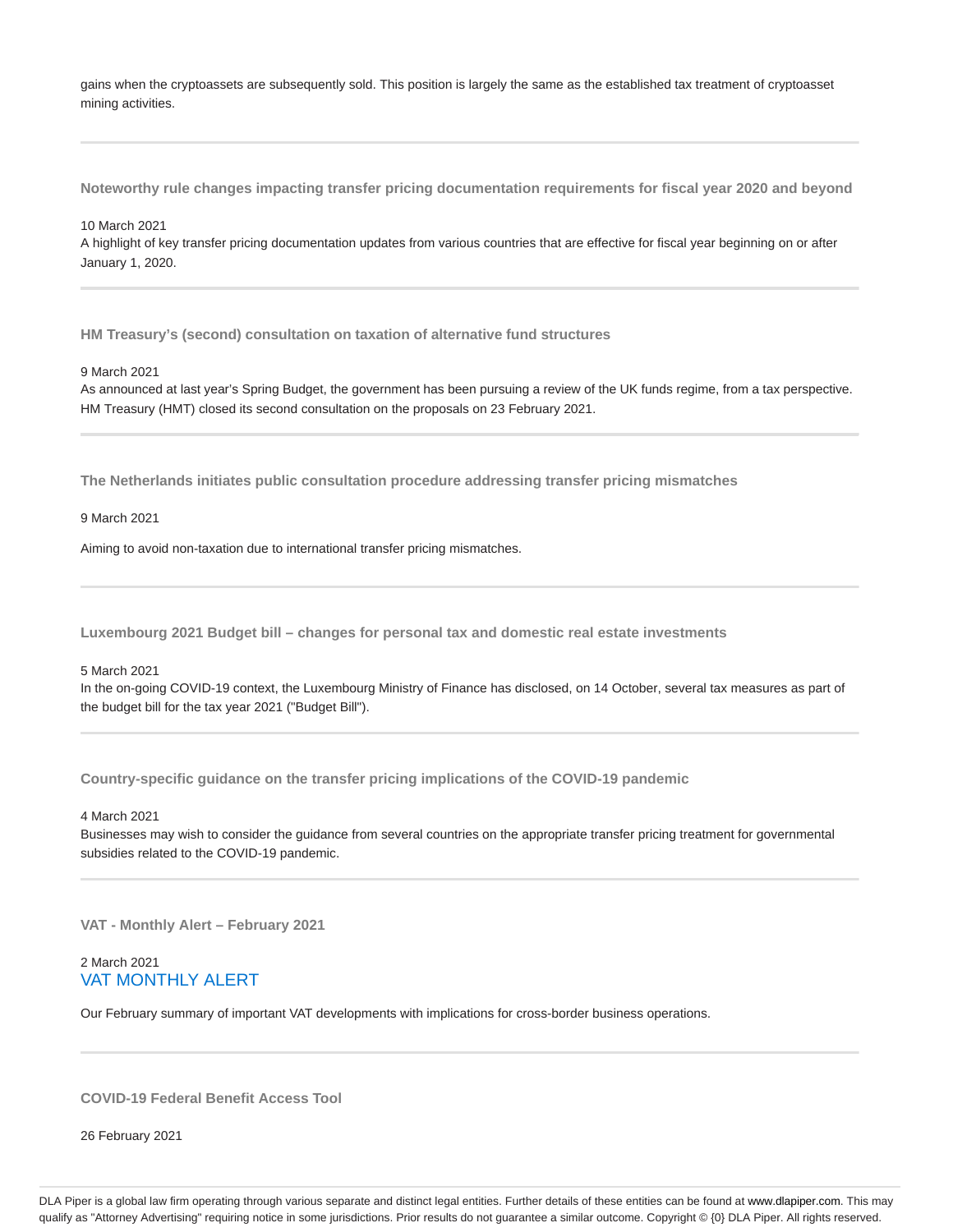**Spain: General Tax Control Plan for 2021**

22 February 2021

On 1 February 2021, the Spanish Tax and Customs Annual Plan for 2021 was published in the Official Gazette, in the context of significant tax reforms including the latest implementation of the Digital Services Tax and the Financial Transactions Tax.

**Withholding tax claims in Spain: How to maximize investment performance of foreign funds**

11 February 2021

The Spanish Supreme Court (Tribunal Supremo) has recently confirmed the right to claim and obtain, by a U.S. Regulated Investment Company (RIC), the refund of withholding taxes paid on dividends received from Spanish entities.

**Announced, proposed and implemented: Developments in Digital Services Tax in key European jurisdictions**

9 February 2021

While the OECD and G20 work toward a global agreement on digital services taxes, some European countries have forged ahead on their own.

**Announced, proposed and implemented: Key features of France's DST**

9 February 2021 The French definition of "taxable service" under the DST differs from the definition of "taxable services" as used for VAT purposes.

**Announced, proposed and implemented: Key features of Italy's DST**

9 February 2021

The Italian DST applies only to revenues deriving from the provision of tax-relevant digital services linked to Italian-located users.

**Announced, proposed and implemented: Key features of Spain's DST**

9 February 2021

The annual worldwide revenue threshold is not limited to revenues generated by the provision of digital services, meaning that non-tech businesses may also need to comply.

**Announced, proposed and implemented: Key features of the United Kingdom's DST**

9 February 2021

The UK's DST is intended to be an interim measure pending a long-term global solution to the tax challenges arising from digitalization.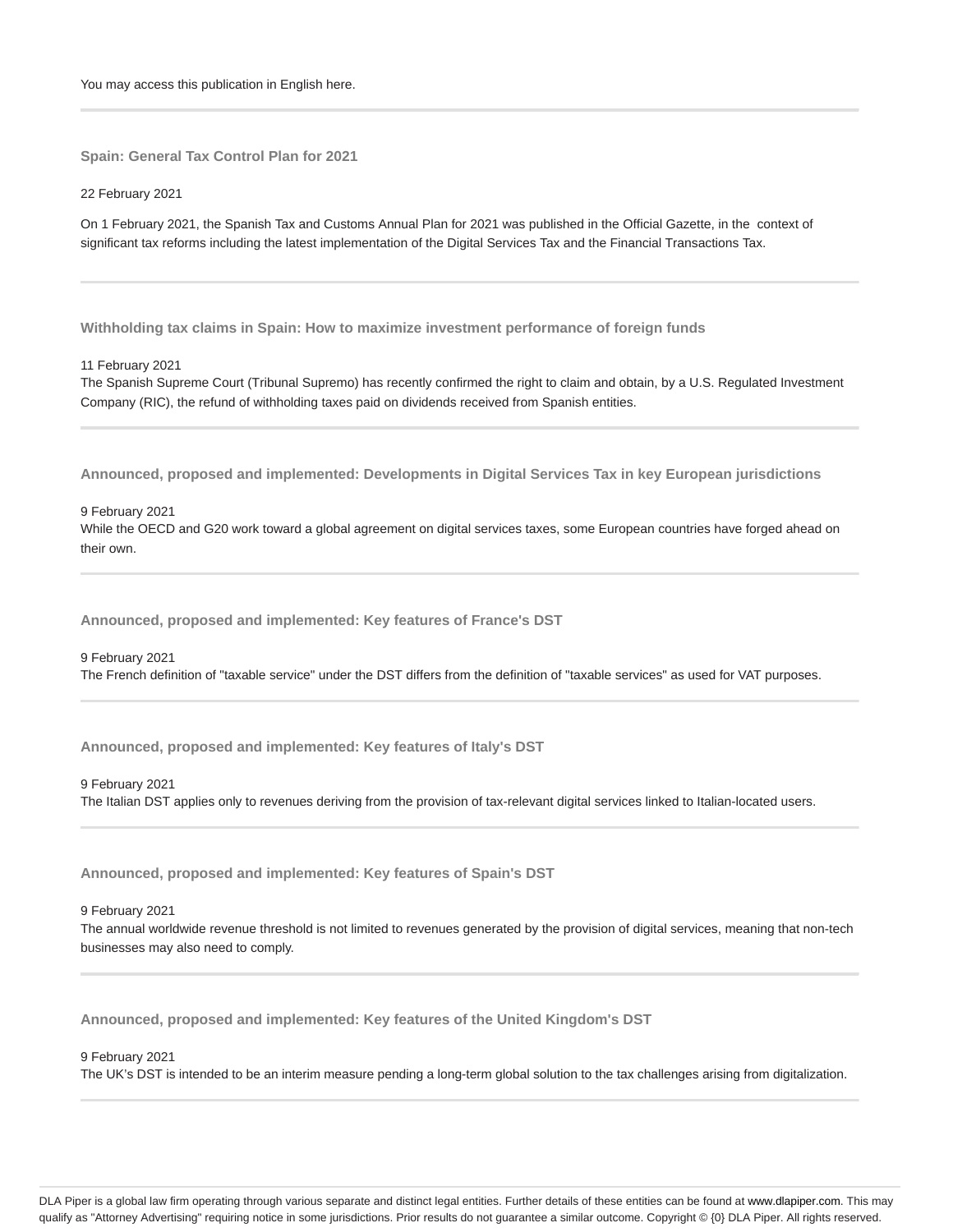**Saudi Arabia extends tax amnesty scheme enabling international groups to regularize historic tax exposure**

1 February 2021

An increasing number of international taxpayers are using the KSA scheme.

**VAT - Monthly Alert – January 2021**

### 29 January 2021 VAT MONTHLY ALERT

See our January summary of important VAT developments with implications for cross-border business operations.

**OECD publishes guidance on the tax impact of cross-border working arrangements during the COVID-19 pandemic**

27 January 2021 Our observations on the new OECD guidelines and their implications for employers.

**The Qualified Maquiladora Approach Agreement has been renewed: Implications for multinationals' transfer pricing**

26 January 2021 US-based multinationals using the maquiladora structure to manufacture goods in Mexico are taking note.

**Global Tax Alert: Implementation of DAC6 in Spain**

14 January 2021

On 30 December 2020, one year after the deadline imposed by the European Union, the Spanish Legal Act 10/2020 was published in the Spanish official gazette implementing the Council Directive (EU) 2018/822 of 25 May 2018 (commonly known as "DAC6").

**Understanding the OECD's guidance on the transfer pricing implications of the COVID-19 pandemic**

5 January 2021 A practical look at the new OECD guidance.

**UK VAT changes on the sale of goods to customers from 1 January 2021**

#### 23 December 2020

With the end of the Brexit implementation period approaching at 11pm on 31 December 2020, the UK's tax authority, Her Majesty's Revenue and Customs (HMRC) on 5 October 2020, updated its guidance, "Changes to VAT treatment of overseas goods sold to customers from 1 January 2021".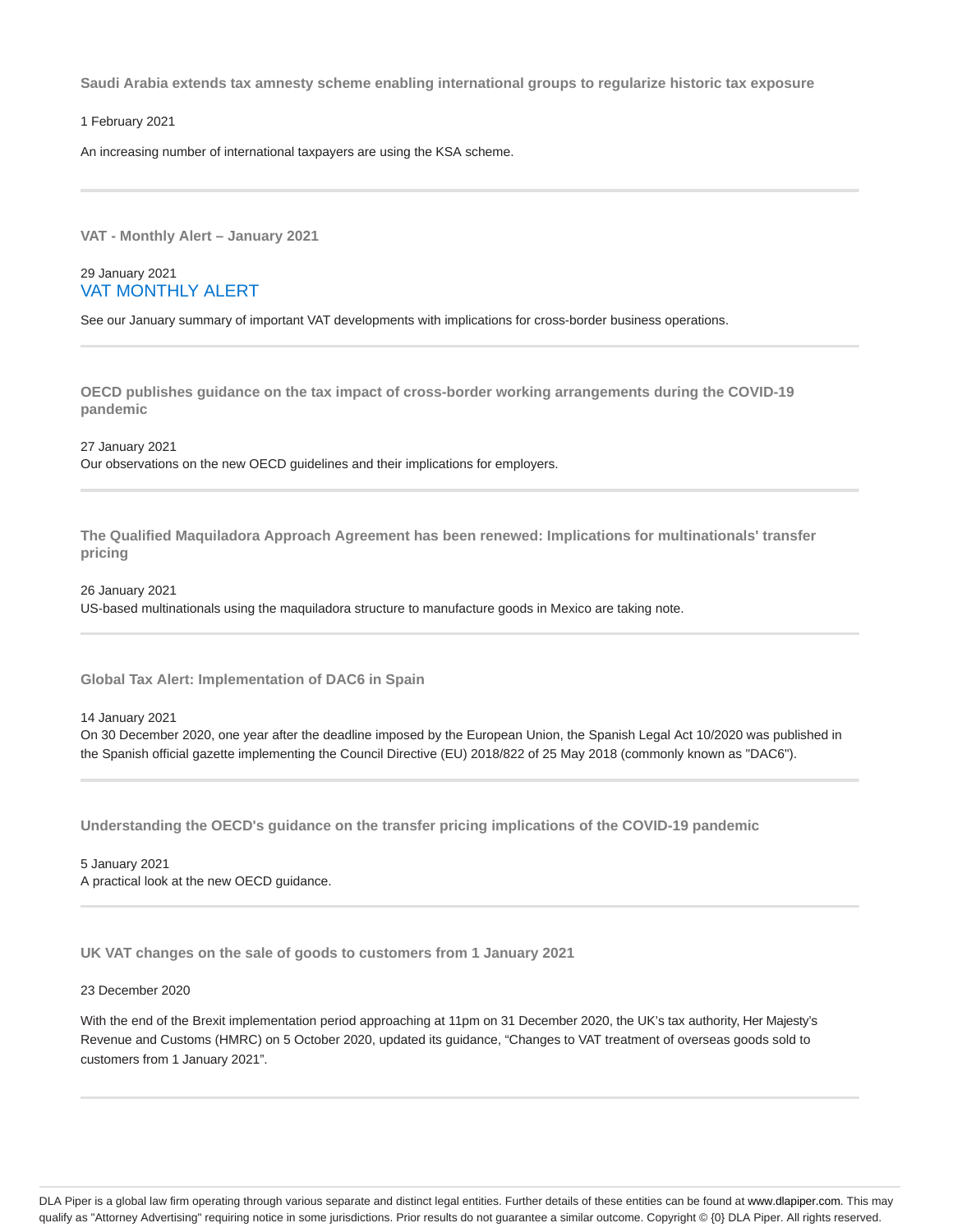**Belgium introduces the tax free "recovery reserve" in response to the COVID-19 pandemic**

#### 26 November 2020

Following the introduction of the one-off carry-back of tax losses, Belgium has recently introduced a complementary measure intended to strengthen the solvency and cash-flow position of Belgian companies that have suffered a loss pursuant to the COVID-19 pandemic.

**Regulatory framework for CBDs and GSCs: IMF's policy paper, "Digital Money Across Borders: Macro-Financial Implications"**

#### 23 November 2020

The Report discusses the pros and cons of two important virtual currencies: central bank digital currencies and global stable coins.

**Global Tax Alert: Spanish Government publishes 2021 draft Budget Act**

#### 12 November 2020

On October 28, 2020, the Spanish government sent the draft of the 2021 Budget Act (the 2021 Budget) to the Congress for debate and approval. The 2021 Budget includes several tax measures aimed at increasing tax revenue. In this alert we want to highlight some of the main tax measures included in the 2021 Budget Act.

**German implementation of EU Mandatory Disclosure Rules (DAC6)**

#### 10 November 2020

With the Act on the Introduction of an Obligation to Notify Cross-border Tax Arrangements of 21 December 2019, DAC6 was transposed into national law.

**VAT Monthly Alert October 2020**

# 2 November 2020 VAT MONTHLY ALERT

A summary of important VAT developments with implications for cross-border business operations.

### **AEO Certification Series (I)**

#### 27 October 2020

It is believed that most enterprises are no stranger to customs authorized economic operator (AEO) certification, and probably understand that this is a classified management approach of enterprises adopted by Customs. However, many enterprises still have reservations about whether it is necessary to apply for AEO certification and become an AEO.

**Oman introduces VAT: A law firm's perspective**

#### 22 October 2020

Prudent businesses operating in Oman are already planning for the implementation of Omani VAT and have started reviewing their legal arrangements and contracts.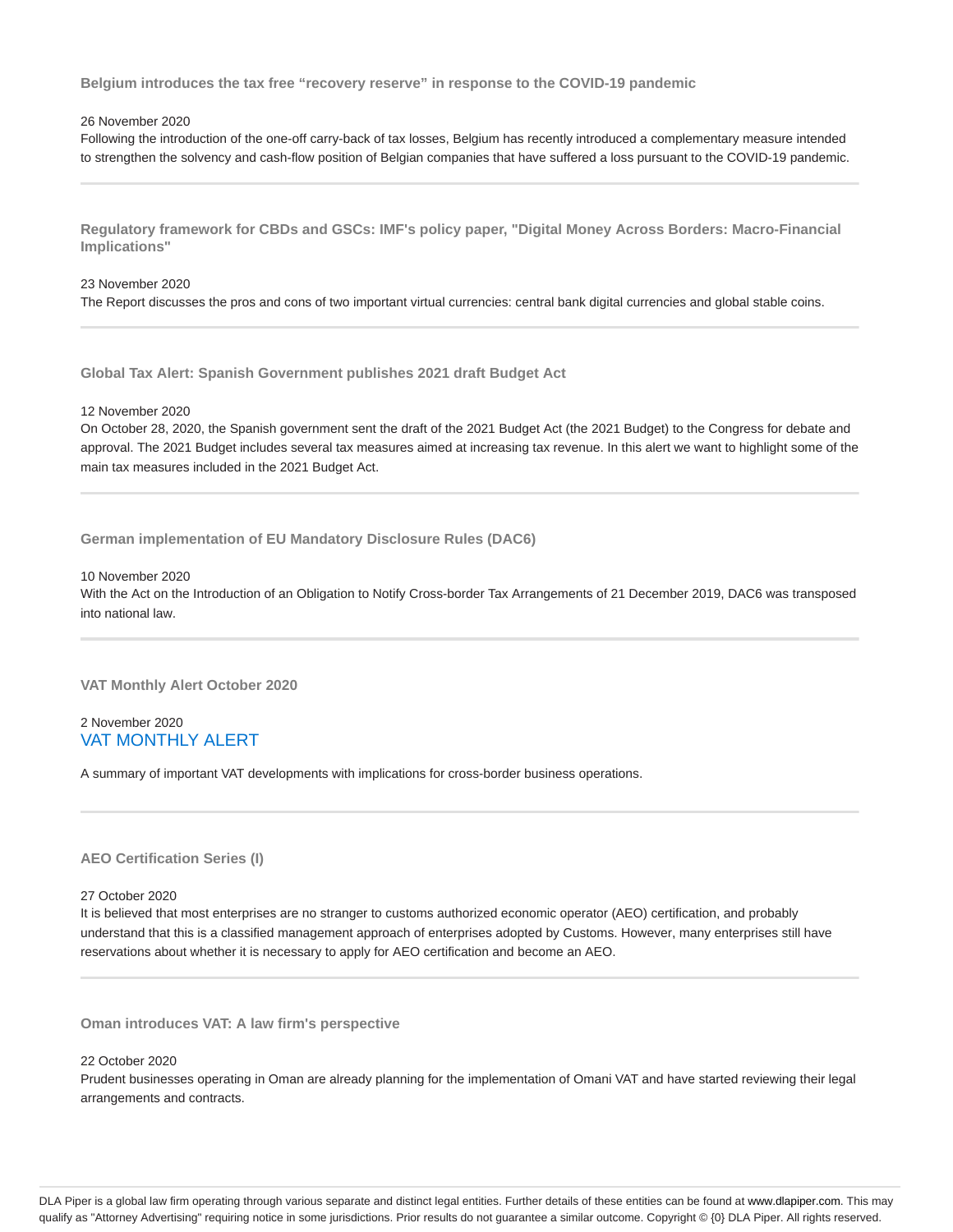### **COVID-19 British Columbia Benefit Access Tool**

# 21 October 2020 CANADIAN EMPLOYMENT LAW UPDATES - COVID-19

The B.C. Government has been announcing a series of measures to aid businesses and workers during this unprecedented time.

**DLA Piper acts for Mid Ulster District Council (as lead appellant) in successful VAT repayment claim at First Tier Tribunal**

#### 19 October 2020

Mid Ulster District Council (formerly Magherafelt District Council), in a group litigation action, as the lead case on behalf of Northern Ireland Councils, represented by the DLA Piper London's VAT group, with Counsels Melanie Hall QC and Harry Gillow, have won an important case against HM Revenue & Customs.

**China Enforces Tax Collection on Employees Working for Chinese-invested Enterprises Overseas**

#### 16 October 2020

With the recent IIT reform in 2019, and the introduction of a number of implementation rules (particularly the tax policy on overseas income), it appears the China tax authorities are taking a harder stance on how overseas income derived by China tax residents will be taxed in China, starting with Chinese expatriates working for Chinese state-owned enterprises.

**Luxembourg 2021 Budget bill – changes for personal tax and domestic real estate investments**

#### 16 October 2020

In the on-going COVID-19 context, the Luxembourg Ministry of Finance has disclosed, on 14 October, several tax measures as part of the budget bill for the tax year 2021 (Budget Bill). The Budget Bill aims to increase tax and social equity as well as economic sustainability.

**Updated guidance on early termination and compensation payments - impact for real estate**

#### 30 September 2020

Following the CJEU decisions in Vodafone Portugal (C-43/19) and MEO (C-295/17), HMRC has surprisingly changed its published guidance to make it clear that early termination and compensation payments relating to commercial contracts are in most cases consideration for goods or services and subject to VAT.

**Updated guidance on early termination and compensation payments**

#### 25 September 2020

Following the CJEU decisions in Vodafone Portugal (C-43/19) and MEO (C-295/17), HMRC has updated its guidance to make it clear that early termination and compensation payments are in most cases consideration for goods or services and subject to VAT.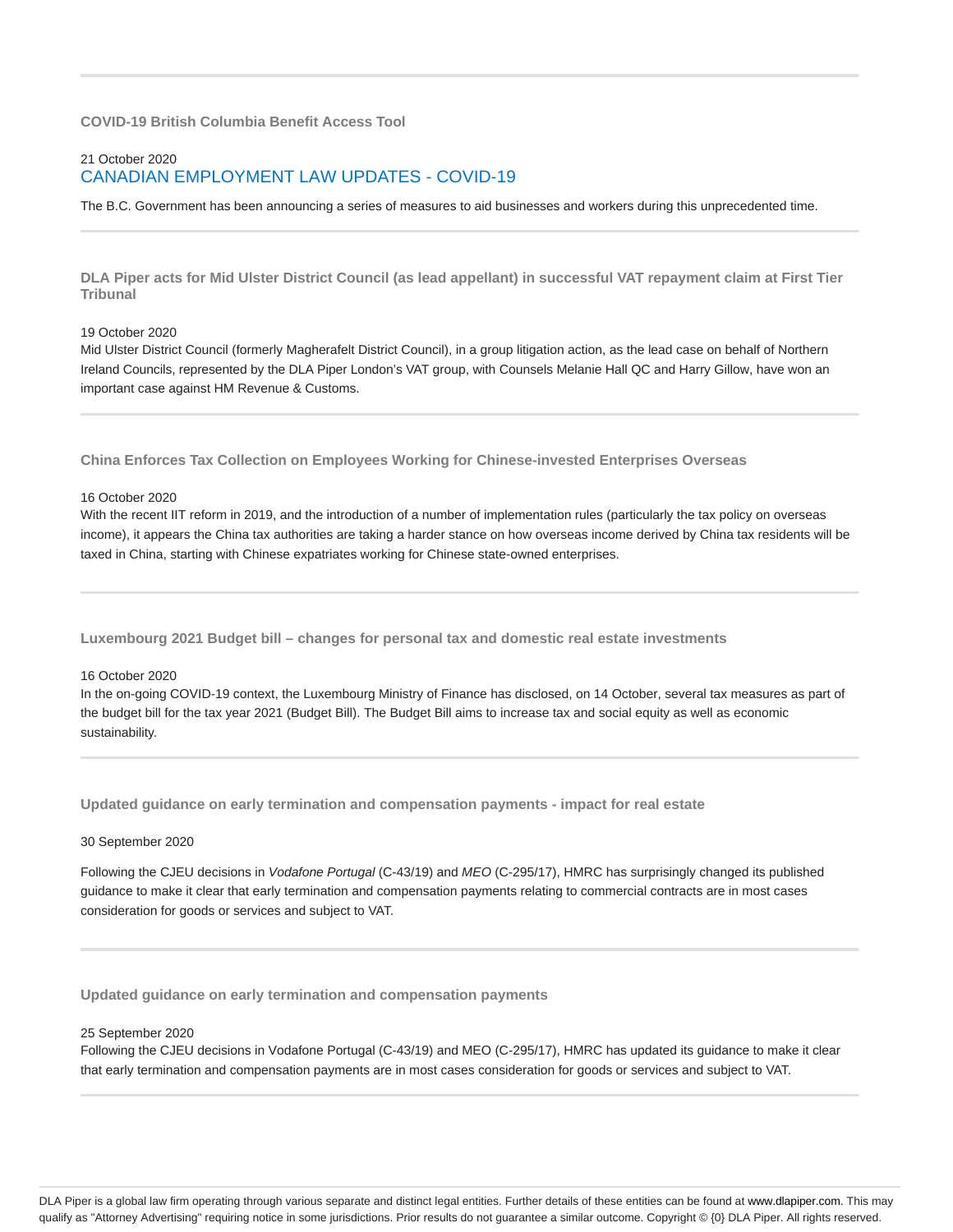**Spanish case law sets forth that compensation for the termination of senior managers can be tax exempt**

### 24 September 2020

Two recent decisions of the Spanish Supreme Court, have determined that, in case of unilateral termination by the company of senior management contracts, seven days' salary per year of service up to six monthly salary payments, qualifies as mandatory compensation, and is exempt from Personal Income Tax with a maximum of EUR180,000.

**UAE overhauls Economic Substance Regulations**

3 September 2020 The first ESR Report filing deadline is December 31, 2020.

**Our responses to HM Treasury's consultation on taxation of alternative fund structures**

#### 2 September 2020

As announced at Spring Budget 2020, the government is pursuing a review of the UK funds regime. HM Treasury opened a consultation, which seeks to gather evidence and explore the attractiveness of the UK as a location for the intermediate entities through which alternative funds hold fund assets.

**DLA Piper achieves a successful result in Auctus Resources Pty Ltd v Commissioner of Taxation [2020] FCA 1096**

#### 5 August 2020

DLA Piper's tax team has been successful in representing its client, the taxpayer, in Auctus Resources Pty Ltd v Commissioner of Taxation [2020] FCA 1096. The case relates to specific tax assessment and tax recovery powers of the Commissioner of Taxation relating to an R&D tax offset refund in the 2013 income year. It is also a reminder to legal practitioners to raise all grounds and contentions during the hearing. This article will explore these issues in further detail.

**Advocate General of the Court of Justice of the EU**

31 July 2020

The Wellcome Trust (C-459/19) case involved a charitable organisation (Wellcome Trust Limited) which used the services of investment managers to assist it in managing its large endowment portfolio.

#### **Country Specific: UK**

31 July 2020

The UK tax authority has published a note explaining that its internal working arrangements as a result of the COVID-19 pandemic have led to VAT refunds to some overseas (non-EU) businesses (under the Overseas Refund Scheme (historically known as 13th Directive claims)), being made outside its objective of making the refund within six months of the submission deadline of 31 December.

**Country-specific: Italy**

31 July 2020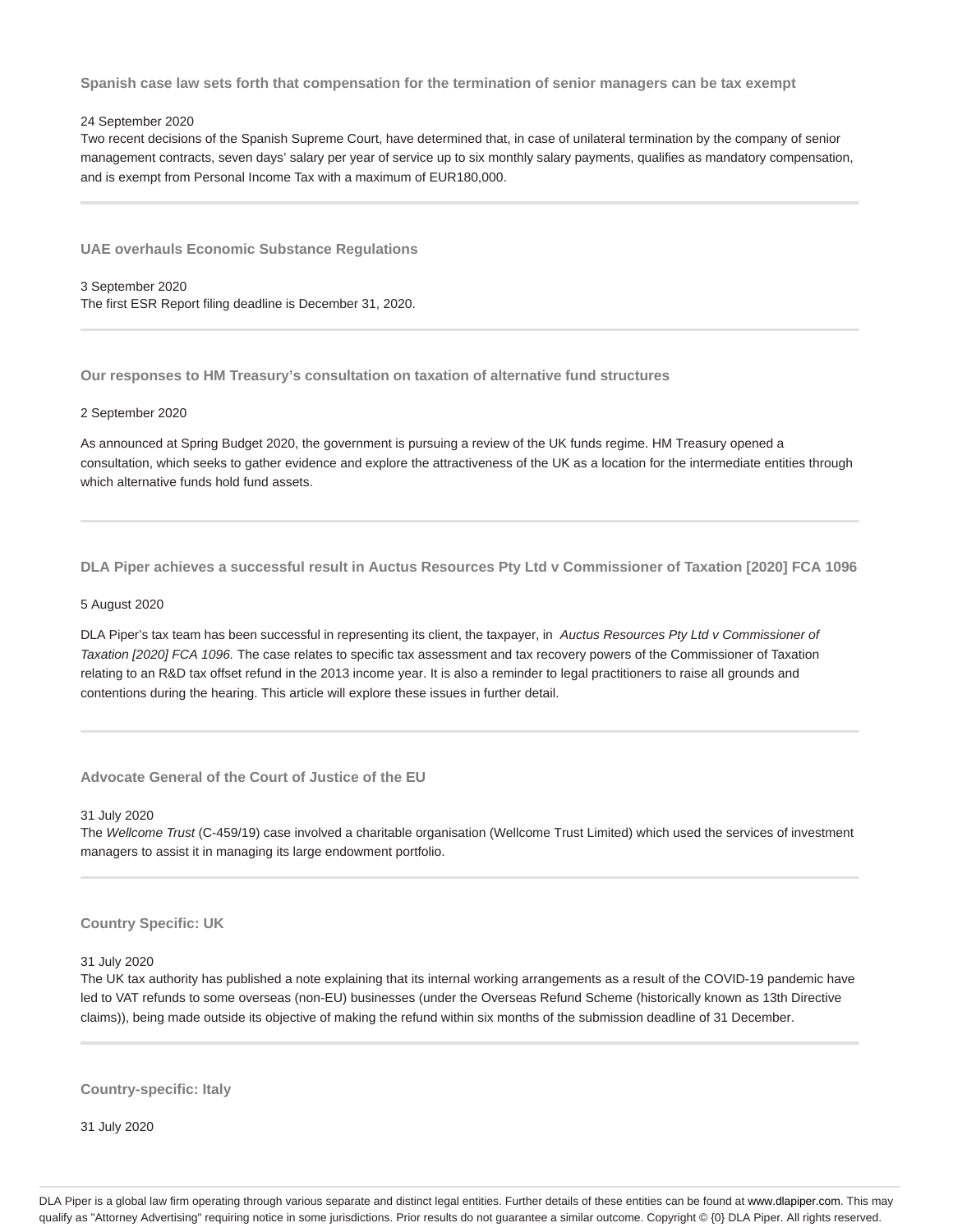The Legislative Decree dated 1 June 2020, No. 45 , concerning the implementation of EU Directive No. 2017/2455, amending the VAT Directive and Directive No. 2009/132/EC as regards certain value added tax obligations for the supply of services and distance selling of goods, was published in the Official Journal (Gazzetta Ufficiale) No. 145 of 9 June 2020 and entered into force since 10 June 2020.

#### **Court of Justice of the EU**

#### 31 July 2020

In Veronsaajien oikeudenvalvontayksikkö (Service d'hébergement en centre de données) (Case C-215/19) the Court (proceeding to judgment without an Advocate General opinion) has said that a supply of hosting computer servers in a computer centre, did not amount to an exempt supply of leasing land nor could the service be regarded as connected with land, (the place of supply of which would be the location of the property).

**EU**

31 July 2020

As part of its package to aid economic recovery, the European Commission outlined several VAT initiatives to be formally proposed and implemented between now and 2024. They included:

**VAT - Monthly Alert - July 2020**

## 31 July 2020 VAT MONTHLY ALERT

A summary of important VAT developments with implications for cross-border business operations.

#### **Termination Payments: PENP Draft Legislation published**

### 27 July 2020

On 21 July 2020, the UK Government published a policy paper and draft clauses for inclusion in the next Finance Bill (2020/2021) which provide an alternative post-employment notice pay (PENP) calculation in certain circumstances and make amendments to the UK tax treatment of PENP for non-UK residents.

### **UK tax amortisation of IP**

27 July 2020

The UK does not, at present, permit tax amortisation of 'old' (i.e. pre-April 2002) IP assets. The UK Government proposes to remove this restriction in relation to IP transferred within a group to a UK company after 1 July 2020. This change may be of material benefit to some groups considering an IP transfer to the UK.

**VAT cash saving tips for the return to office**

#### 17 July 2020

Our International VAT leadership team, Daan Arends, Bjoern Enders, Giovanni Iaselli and Richard Woolich, have produced 10 tips concerning VAT strategies that can be used to benefit businesses.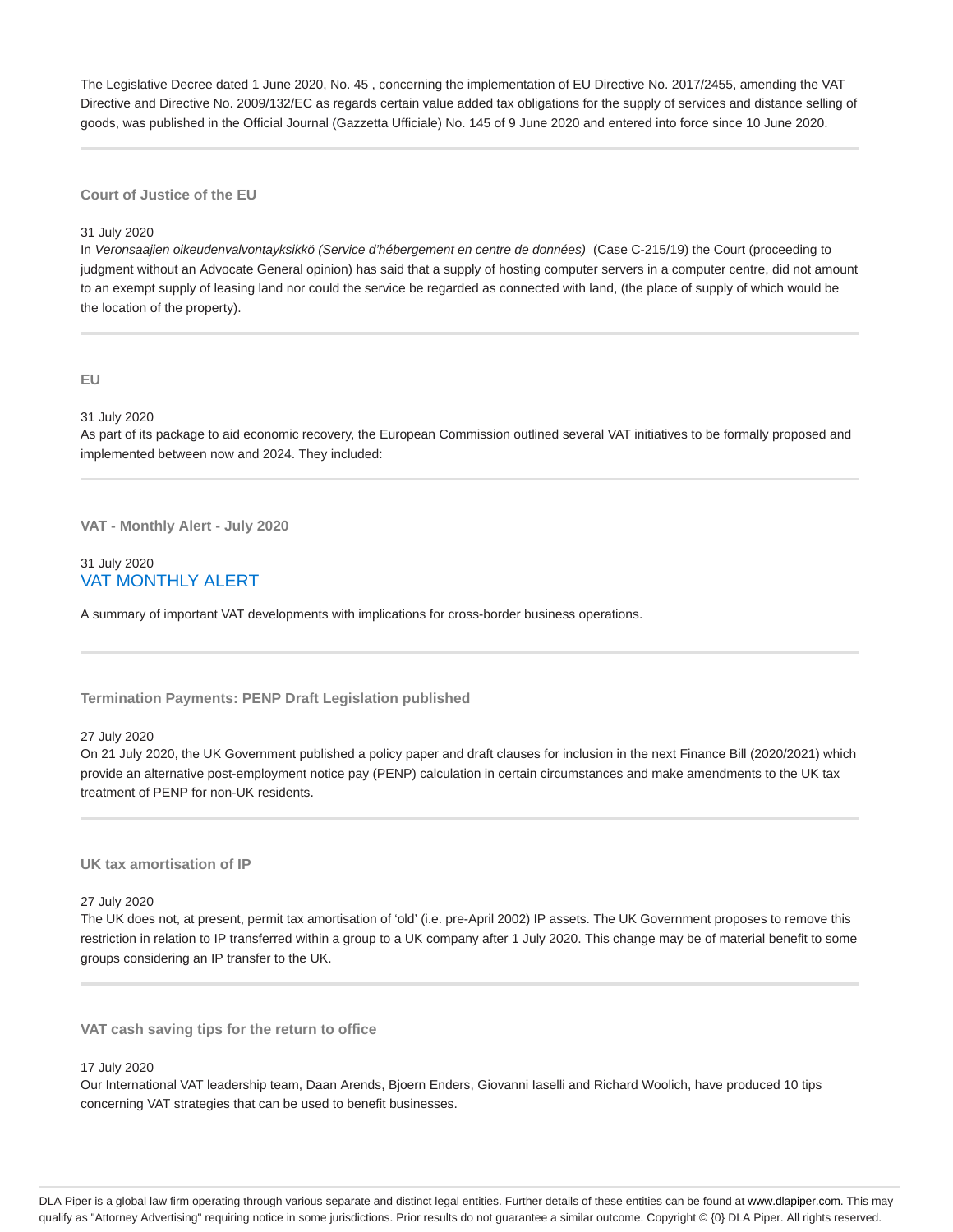**Update: The meaning of a "fixed establishment"**

15 July 2020

- Dong Yang Electronics Sp. z o.o. (Case C-547/18) Supplies held to have been made to the overseas parent and not its local subsidiary
- Titanium Ltd (C-931/19) CJEU referral Can a fixed establishment exist without human or technical resources if none are needed?

**Spanish Constitutional Court overturns Corporate Income Tax advanced payment regime for large taxpayers**

#### 13 July 2020

On 1 July 2020 the Spanish Constitutional Court ruled that the advance payment regime established for large taxpayers approved by Royal Decree 2/2016 of 30 September, is unconstitutional and, therefore, null and void, because it violates the limits of the power to legislate through Royal Decree.

**Private equity: Guide to key management tax issues in Europe**

6 July 2020

**Tax incentives in Puerto Rico: a quick introduction**

13 JUN 2017

Puerto Rico offers a spectrum of economic incentives aiming to promote many key industries. This handbook offers a quick look at ten of the most significant of these incentives.

**Japan exempts virtual currencies from consumption tax**

31 MAR 2017

Comparable treatment can be found in Europe, where EU member states exempt virtual currencies from taxation as a result of a CJEU ruling.

**International tax and withholding considerations for US companies and their directors**

#### 19 MAY 2015

Multinationals commonly elect boards with international representation; it is also common to convene board meetings outside the US. US companies that do either − or both − of these things must be mindful of any resulting US or foreign tax implications

**Law à la Mode: Falling foul of China's trademark system; Retailers need to prepare for the new EU Data Protection Regulation; and New developments in the framework of the copyright protection of handbags**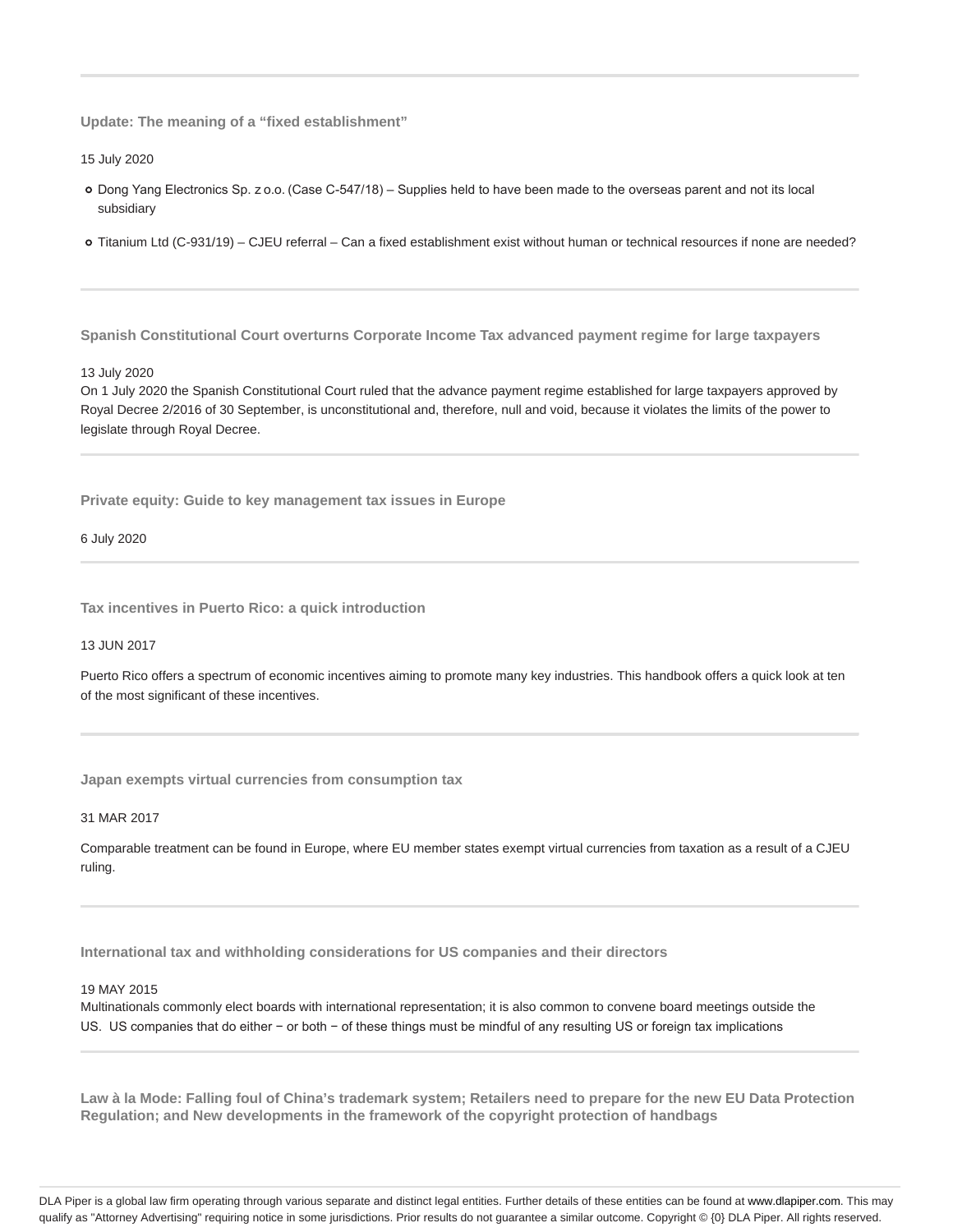# 2 FEB 2015 LAW À LA MODE

A quarterly e-magazine from our Fashion, Retail and Design Group with the latest industry news, comment and legal updates. This edition has been edited by our Italian colleagues.

**Law à la Mode - Edition 14**

# 24 OCT 2014 LAW À LA MODE

A quarterly e-magazine from our Fashion, Retail & Design Group with the latest industry news, comment and legal updates, with a particular focus on technology in this edition.

**Law à la Mode**

# 13 MAY 2014 LAW À LA MODE

A quarterly e-magazine from our Fashion, Retail & Design Group with the latest industry news, comment and legal updates, with a particular focus on technology in this edition.

**The Camp US tax reform proposal: what's inside?**

28 FEB 2014

We analyze key provisions of this massive proposal.

**Law à la Mode Edition 12 - Winter 2013/14**

# 13 JAN 2014 LAW À LA MODE

The Middle East editorial team is delighted to bring you the Winter edition of Law à la Mode, the quarterly legal magazine from our global Fashion, Retail, and design group.

**IRS releases long-awaited draft FFI Agreement and previews updates to FATCA regulations**

5 NOV 2013

**US DOJ and Swiss Government Announce New Voluntary Disclosure Program for Swiss Banks**

#### 4 OCT 2013

A first of its kind program enabling eligible Swiss banks to address and resolve their status re the DOJ's ongoing enforcement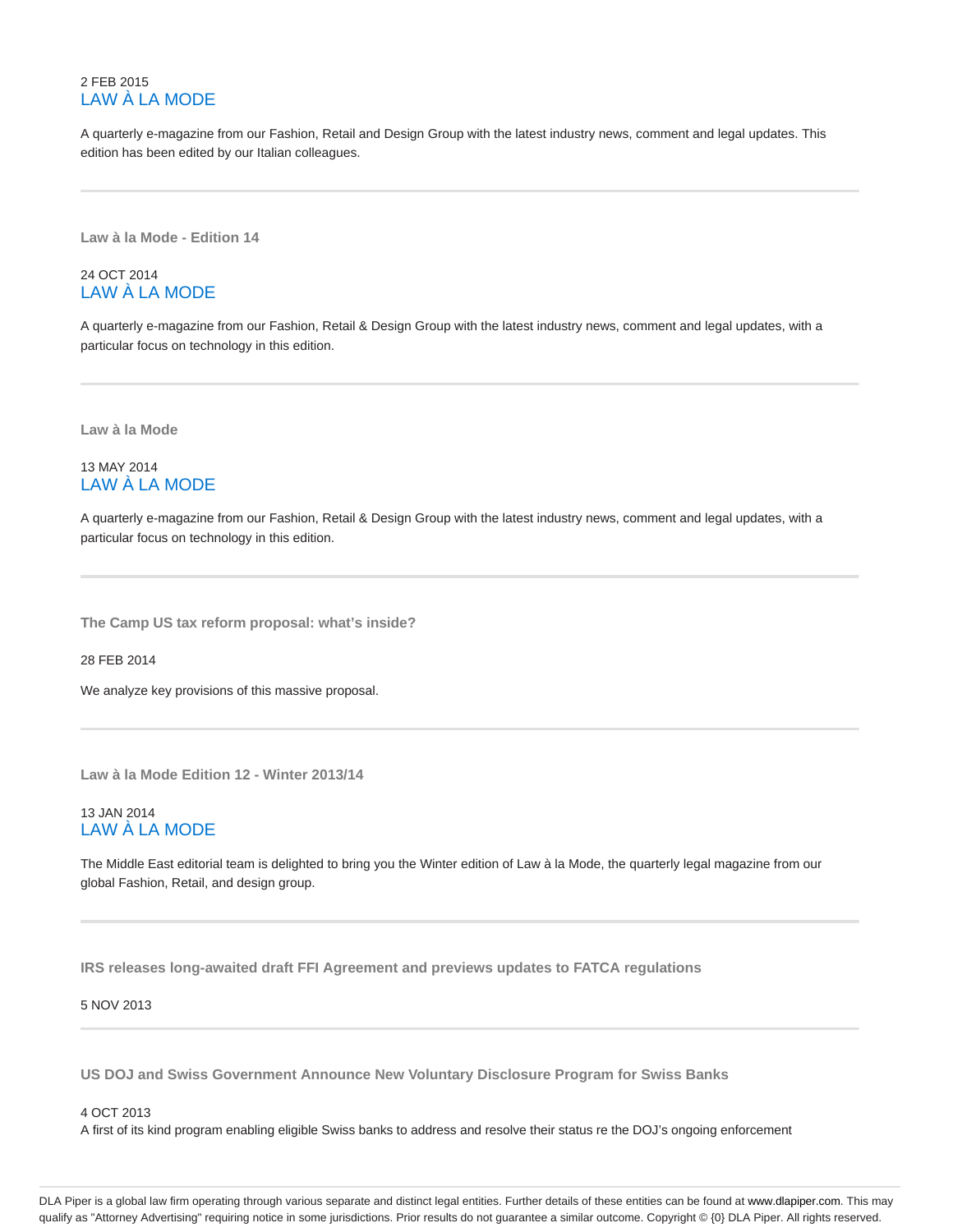**IRS opens online FATCA registration system: financial institutions may now sign in**

#### 20 AUG 2013

**OECD releases "BEPS" Action Plan – a sweeping international tax effort to combat base erosion and profit shifting**

30 JUL 2013

**IRS announces six-month delay in FATCA implementation**

12 JUL 2013

**The Eurozone crisis - what are the tax and transfer pricing risks?**

25 FEB 2013

Many companies are struggling to understand the effect the crisis may have on contracts whose payments are euro-denominated

**Time to "get right" with the Internal Revenue Service**

5 FEB 2013

**The final FATCA Regulations: highlights**

29 JAN 2013

**The IRS Continues to Focus on Stopping Offshore Tax Evasion and Ensuring Tax Compliance**

2 Jul 2012

The IRS continues to make strong progress in its international compliance efforts

**Treasury finalizes controversial nonresident alien US bank deposit reporting regulations**

30 Apr 2012

**Are you ready for FATCA? IRS notice provides transitional rules, but deadlines remain tight**

26 Jul 2011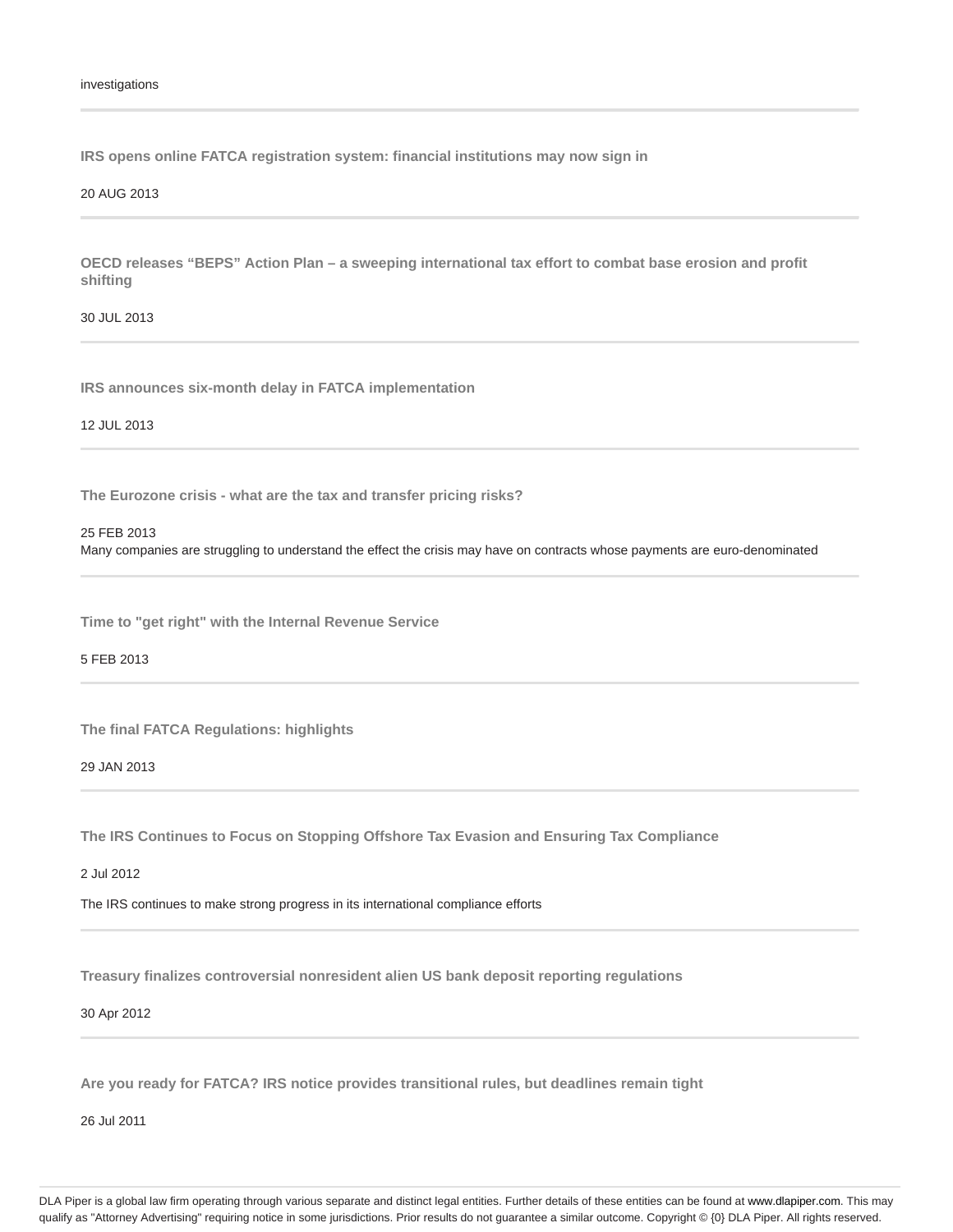**Supply chain planning in the post-BEPS era: five questions for MNEs**

#### 22 JUL 2015

After BEPS actions are incorporated into OECD documents and local legislation, tax planning opportunities will still exist, but realizing the benefits of tax planning will require a greater emphasis on economic substance. One often-overlooked area of opportunity is tax-efficient supply chain planning.

# **Events**

# **Previous**

**English-language webinar series: DLA Piper – Transfer Pricing Insights Germany**

29 June 2022 English-language webinar series: DLA Piper – Transfer Pricing Insights Germany Webinar

**Liquidation, acquisition and restructuring of China operations (Session 7)**

June 22, 2022 | 12:00 - 1:00 pm ET Webinar

**Key considerations in OECD Pillar Two global minimum tax model rules**

5 May 2022 Webinar

**Key considerations in OECD Pillar Two global minimum tax model rules**

5 May 2022 **Webinar** 

**2022 OECD Transfer Pricing Guidelines**

23 March 2022 Webinar

**English-language webinar series: DLA Piper – Transfer Pricing Insights Germany**

17 March 2022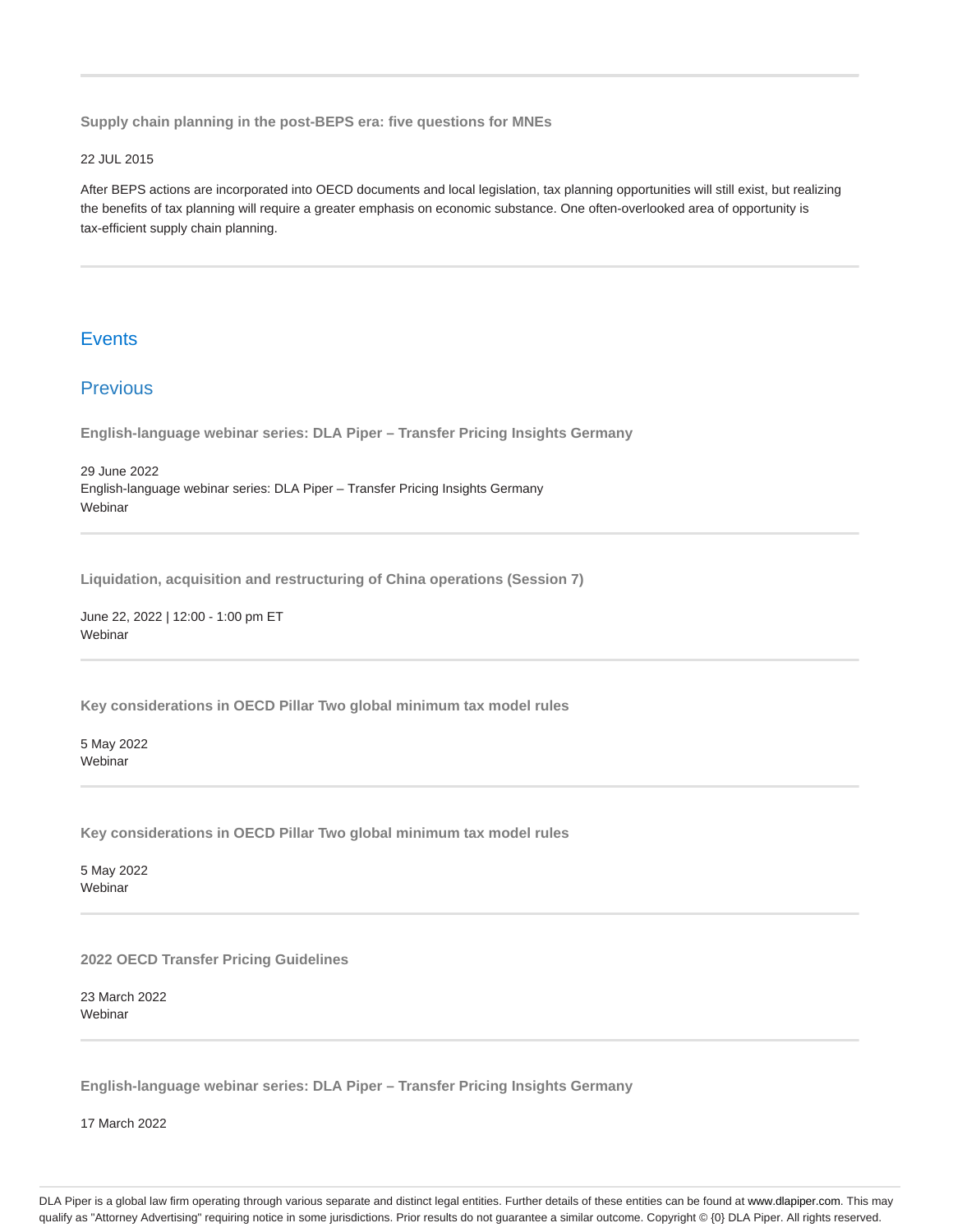English-language webinar series: DLA Piper – Transfer Pricing Insights Germany **Webinar** 

**Climate Change and Tax Policy: What Tax Directors need to know**

7 December 2021 Webinar

**Tax treatment of software development and sale: Perspectives from the US, Australia and NZ**

28 October 2021 Webinar

**An update for US companies on the OECD global tax deal**

21 October 2021 | 12:00 - 1:00 ET Webinar

**Cash repatriation: What are your options?**

29 September 2021 Webinar

**English-language webinar series: DLA Piper – Transfer Pricing Insights Germany**

22 September 2021 English-language webinar series: DLA Piper – Transfer Pricing Insights Germany Webinar

**The Impact of Biden's Tax Proposals**

21 September 2021 Dublin 2

**Embracing Digital Evolution**

15 September 2021 Webinar

**IPEM 2021**

8-9 September 2021 IPEM 2022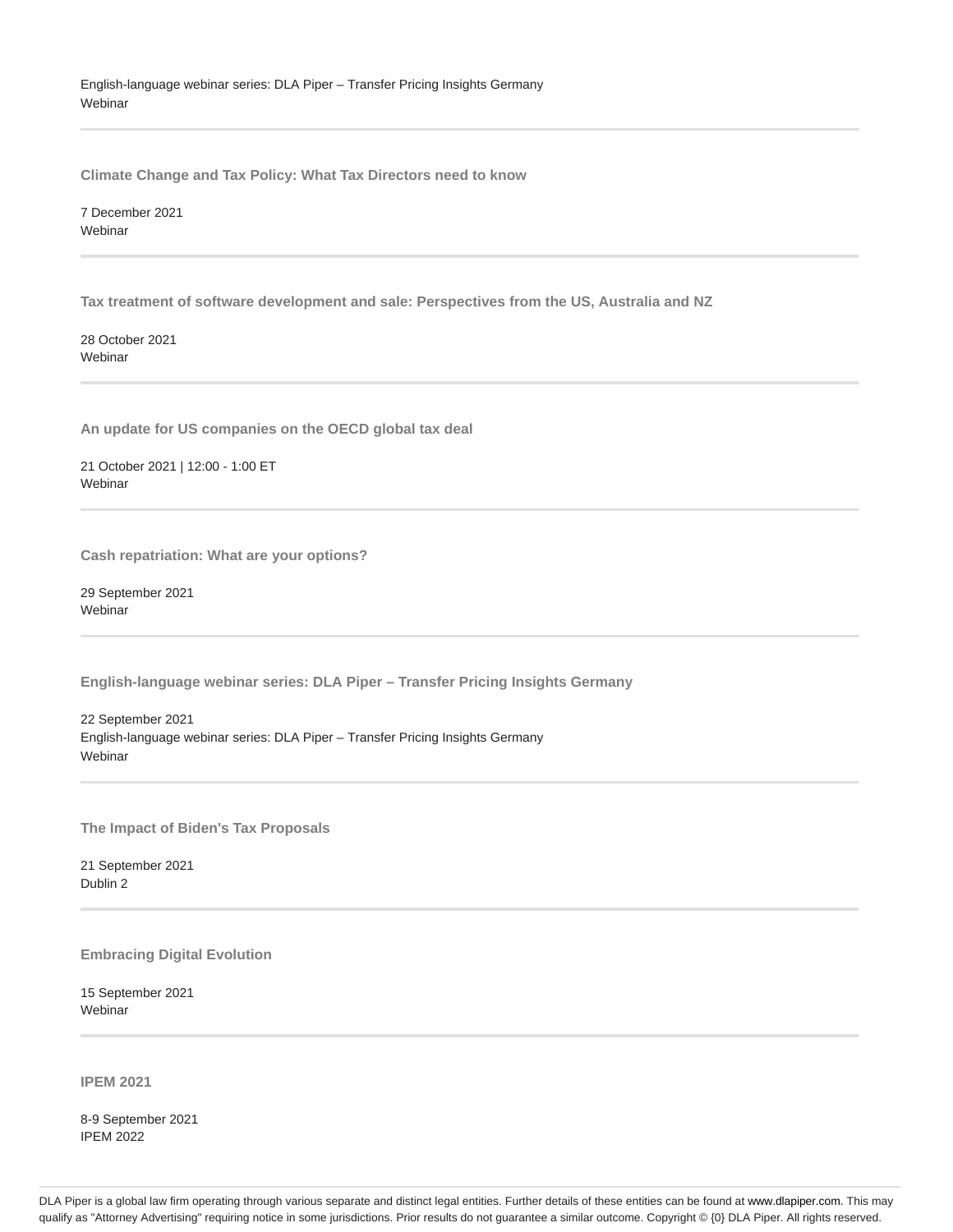**Session three: EU tax updates and what they mean for cross-border companies**

7 July 2021 International Tax and Transfer Pricing Webinar Series Webinar

**Luxembourg: your go-to platform for Iberoamerican investments**

30 June 2021 **Webinar** 

**EU tax updates and what they mean for US companies**

30 June 2021 | 12:00 - 1:00 ET **Webinar** 

**English-language webinar series: DLA Piper – Transfer Pricing Insights Germany**

17 June 2021 English-language webinar series: DLA Piper – Transfer Pricing Insights Germany **Webinar** 

**Session two: Digital Services Tax Webinar**

12 May 2021 International Tax and Transfer Pricing Webinar Series **Webinar** 

**Carried interest – everything you always wanted to know and didn't ask**

7 May 2021 Luxembourg

**Session one: Transfer Pricing Controversy in Europe: Insights and Solutions from the Front Lines**

21 April 2021 International Tax and Transfer Pricing Webinar Series Webinar

**English-language webinar series: DLA Piper – Transfer Pricing Insights Germany**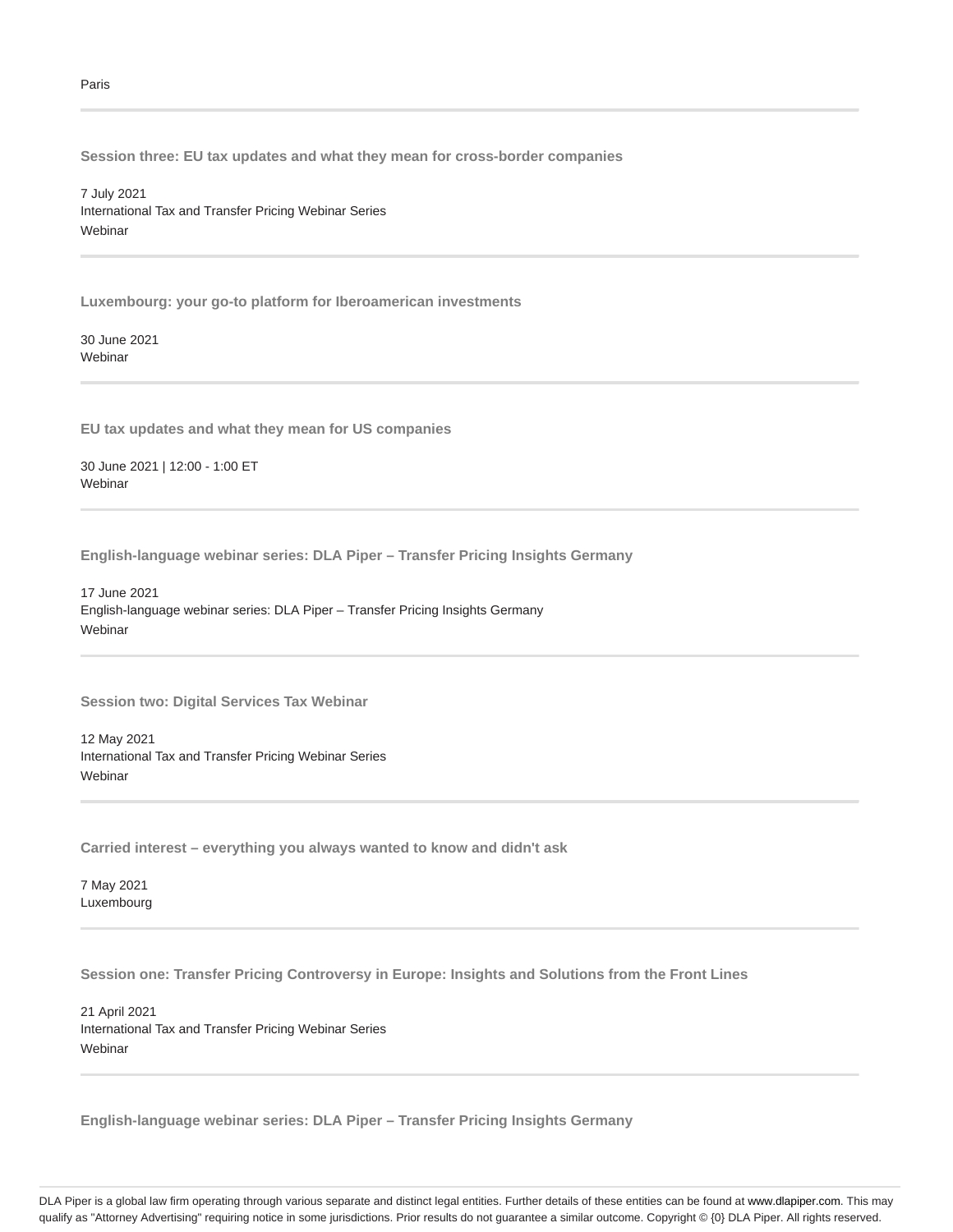18 March 2021 English-language webinar series: DLA Piper – Transfer Pricing Insights Germany **Webinar** 

**Part 3: The 2020 general election results – implications of tax and economic policy for business**

12 January 2021 | 2:00 - 3:00 ET Webinar

**2020 general election results: Implications for tax and economic policy for business**

2 December 2020 2020 general election results: Implications for tax and economic policy for business **Webinar** 

**2020 general election results: Implications for tax and economic policy for business**

5 November 2020 | 3:00 - 4:00 ET 2020 general election results: Implications for tax and economic policy for business Webinar

**Doing Business Globally: Singapore**

4 November 2020 **Webinar** 

**Challenging choices for businesses: Restructure, downsize or liquidate**

14 October 2020 Webinar

**Doing Business Globally: Spotlight Hong Kong**

22 September 2020 Webinar

**Doing Business Globally: Italy**

7 July 2020 Webinar